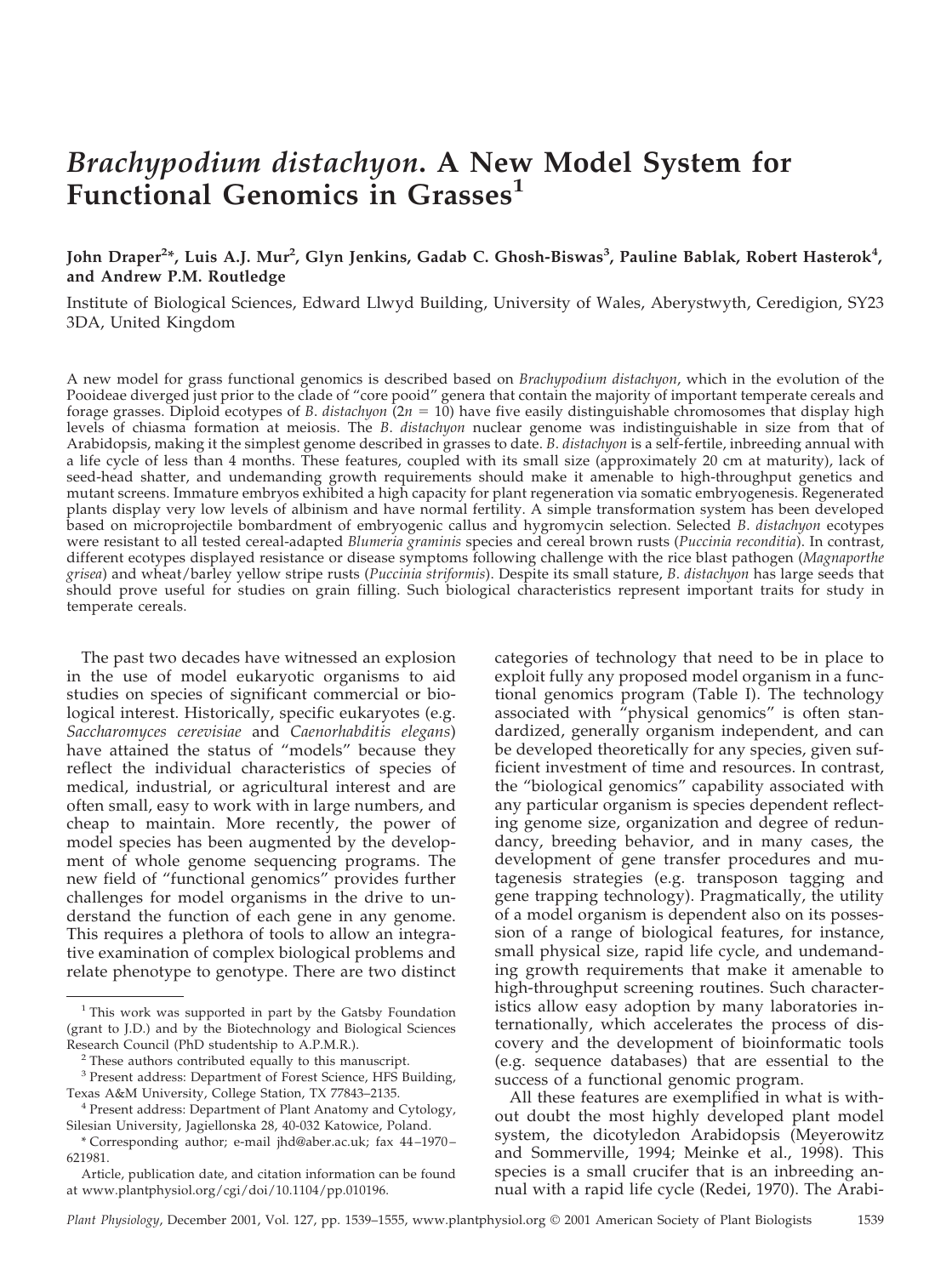| diidiysis                                            |                                                                              |
|------------------------------------------------------|------------------------------------------------------------------------------|
| Physical Genomics <sup>a</sup>                       | Biological Genomics <sup>b</sup>                                             |
| Large insert libraries                               | Small, diploid genome                                                        |
| Genome sequencing                                    | Tractable genetics and mapping<br>strategies                                 |
| Expressed sequence tag<br>databases                  | Mutagenesis techniques                                                       |
| Transcriptome, proteome,<br>and metabolome data sets | Easily transformable and low-cost<br>logistics for growth and<br>maintenance |
| Bioinformatics tools                                 | Exhibition of important biological<br>traits                                 |
|                                                      |                                                                              |

**Table I.** *Model species requirements for functional genomics analysis*

<sup>a</sup> Technological infrastructure necessary to employ multidimensional analysis of a biological facet of the model species.  $\Box$   $\Box$  Biological attributes of a species that are required to be a valuable model species.

dopsis nuclear genome size has been estimated by flow cytometry to be 164 Mbp (Bennett et al., 2000), whereas a recent calculation following completion of the whole genome sequence (The Arabidopsis Genome Initiative, 2000) has indicated a figure as low as a 125 Mbp. However, phylogenetically, Arabidopsis is only distantly related to the Poaceae, which includes all of the world's major cereals crops and forage grasses (Keller and Feuillet, 2000). Hopes that Arabidopsis could serve as an "anchor" genome to help locate important chromosomal locations in cereal species have not been substantiated by recent studies (Bennetzen et al., 1998; Devos et al., 1999). Thus, it is clear that grass (Poaceae) model systems are a key requirement for the future identification of genes of agronomic interest from cereals and forage grasses.

With its international status as a staple food source and many years of intensive plant breeding, rice (*Oryza sativa*), with its compact genome (approximately 441 Mbp; Bennett et al., 2000) has been promoted as a model for cereal genomics (for review, see Havukkala, 1996; Goff, 1999). Considerable international effort has developed rice genetic maps, expressed sequence tag programs, and assembled a considerable germplasm collection (highlighted in McCouch, 1998), and the completed rice genomic sequence has just been announced (Dickson and Cyranoski, 2001). Furthermore, the representation of all grass genome sectors by less than 30 linkage blocks (with centromeric sites often defining the breakpoints) within a consensus grass map "anchored" by reference to the rice genome offers the prospect of easing mapping in cereals with larger genomes (Gale and Devos, 1998). However, the value of rice as a model for the temperate cereals and forage grasses in the relatively distantly related Pooideae subfamily (see Fig. 1A) may be, on occasion, questionable. For instance, to effectively use the rice genomic map to isolate a corresponding genic region in the larger genomes of temperate cereals, "microsynteny" will

have to be conserved at the size of DNA inserts found in bacterial artificial chromosome (BAC) or yeast artificial chromosome (YAC) clones (approximately 100 kb and 0.5 Mb, respectively). This does not always appear to be the case. For example, although the *Sh2* locus appears to be colinear in many cereals (Chen et al., 1997), regions flanking *Adh1* locus from maize (*Zea mays*), sorghum (*Sorghum bicolor*), and rice were dissimilar (Bennetzen et al., 1998), and molecular analysis has detected multiple small rearrangements (Tikhonov et al., 1999). Also the "physical and biological genomics" infrastructure, though impressive, is incomplete. For instance, large scale, organized, and publicly available insertion mutagenesis resources (Izawa et al., 1997; Enoki et al., 1999) are not yet available, and a routine transgenic capability, even after decades of concerted effort, is restricted to a relatively few laboratories. Furthermore, the simple logistics of handling rice (as a large, outbreeding plant with a long life cycle and demanding growth requirements) will complicate the future development of rice as a model species for high-throughput functional genomics. Finally, and crucially, rice does not necessarily exhibit all the traits that are relevant to study in temperate crops, especially forage grasses. For example, resistance to specific types of pathogens, overwintering and freezing tolerance, vernalization, perenniality (including meristem dormancy mechanisms), wear and injury tolerance (amenity grasses), sward behavior, and post-harvest biochemistry of silage are all important areas of research relevant to temperate grasses, which are rarely studied in rice.

Against this background, it would seem appropriate to reexamine the Pooideae to identify a grass species that has the potential to be developed into a useful model representative of important temperate cereals and forage grasses. The Kew Gardens Angiosperm *C*- value Database (http://www.kew.org/ cval/homepage.html) shows that the genus *Brachypodium* is distinct from other genera in the Pooideae in that all species examined to date have a narrow range of genome sizes with the smallest 1-*C* values being very similar to that of rice (Fig. 1B). Various molecular phylogenetic analyses have demonstrated that the genus *Brachypodium* diverged from the ancestral stock of Pooideae immediately prior to the radiation of the modern "core pooids" (Triticeae, Bromeae, Poeae, and Aveneae; see Fig. 1A), which includes the majority of important temperate cereals and forage grasses (Shi, 1991; Shi et al., 1993; Catalan et al., 1995, 1997; Catalan and Olmstead, 2000). Its phylogenetic position and small genome size prompted Moore and colleagues (Aragon-Alcaide et al., 1996) to use *Brachypodium sylvaticum*  $(2n = 18)$  in a search for archetypal grass centromere sequences by screening for repetitive DNA conserved between wheat (*Triticum aestivum*), maize, and rice and *Brachypodium*. *Brachypodium* species have small chro-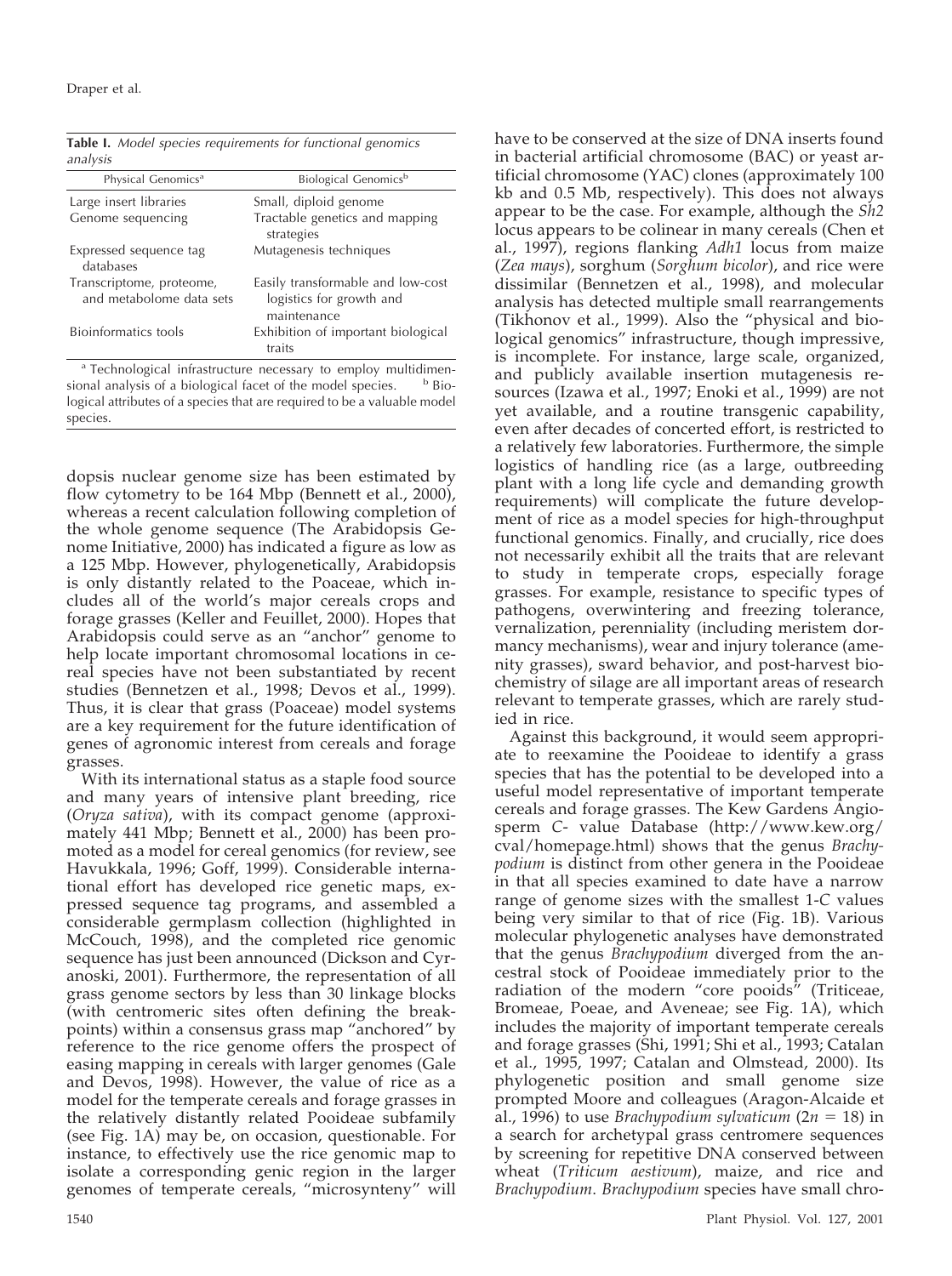

# (A) Phylogenetic relationships

Poaceae

## (B) Poaceae genome sizes



**Figure 1.** A, Schematic phylogenetic relationship of *B*. *distachyon* to other Poaceae adapted from the data presented by Catalan et al. (1995, 1997; Catalan and Olmstead, 2000). B, Nuclear genome sizes (Mbp/1*C*) in different grass genera. Data derived from The Kew Gardens Angiosperm *C*- value database (http://www.rbgkew.org/cval/homepage.html).

mosomes with a variable base number ( $x = 5, 7, 8$ , or 9), making them unusual in the Pooideae that tend to have large chromosomes and a base number of 7 (Shi et al., 1993). An analysis of ribosomal DNA structure revealed that *Brachypodium* had the smallest (150 bp) 5S rDNA spacer region found in the grasses (Shi, 1991; Catalan et al., 1995) and a very simple rDNA repeat unit with a low degree of methylation (Shi et al., 1993). Further characterization revealed that genomes of *Brachypodium* species contained typically less than 15% highly repeated DNA (Shi, 1991; Catalan et al., 1995). Therefore, we consider that the genus *Brachypodium* has several attributes in relation to its ancestry and genome characteristics that make it a useful focus for studies relating to the evolution of form and function in the Pooideae. The present paper describes the development of *B*. *distachyon*, the only true annual species within the genus *Brachypodium*,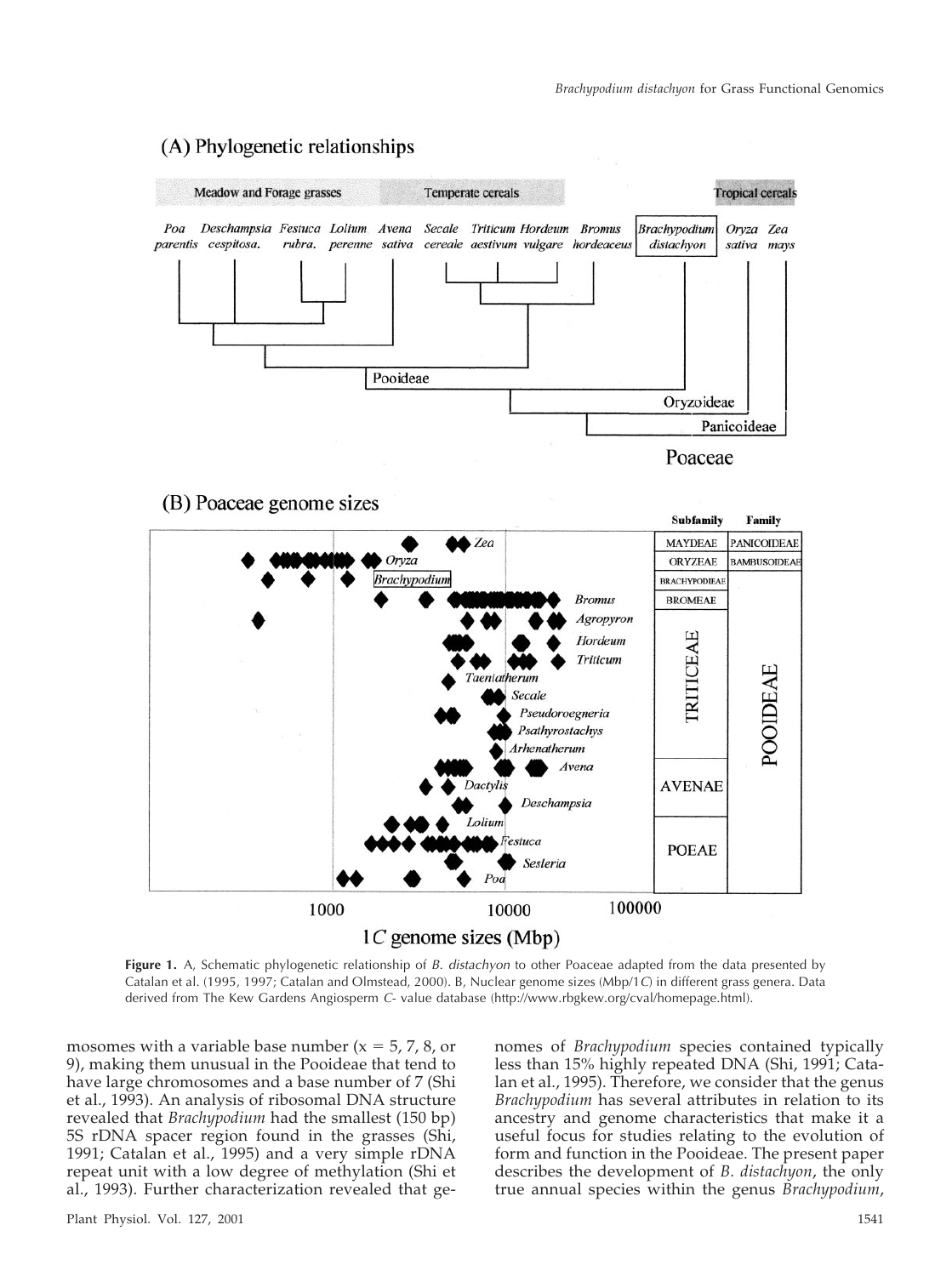as a potential model species for functional genomics and a representative of the temperate cereals and forage grasses.

## **RESULTS**

# **Diploid Ecotypes of** *B. distachyon* **Have the Smallest Reported Genome Size in the Poaceae**

The genome size of several species of *Brachypodium* was estimated in preliminary studies by scanning densitometry of Feulgen-stained nuclei prepared from root tip squashes (Table II). Representative accessions of each species had a 1*C* nuclear genome size of less than 0.5 pg, equivalent to  $\leq 410$  Mbp. Of particular note was the large discrepancy between the genome sizes of two ecotypes of *B*. *distachyon* ABR99 and ABR1 (0.3 pg/1*C* and 0.15 pg/1*C*, respectively).

Propidium iodide was used to stain nuclei isolated from our collection of 52 ecotypes of *B*. *distachyon*, and their genome size was determined by flow cytometry (Dolezel et al., 1989, 1998). To estimate genome size, the flow cytometer was calibrated against stained nuclei prepared from representative species with known genome sizes (Bennett et al., 2000). This analysis (Table II) revealed that the genome size in several *B*. *distachyon* accessions was indistinguishable from that of Arabidopsis, which is taken to be 164 Mbp/1*C*.

# **Diploid** *B. distachyon* **Has a Simple, Distinctive Karyotype and Displays High Levels of Recombination**

Somatic metaphase chromosomes were examined in seven ecotypes of *B*. *distachyon* (ABR1–ABR7), which had all been found to have a genome size of less than 175 Mbp. The analysis revealed that their karyotypes were morphologically the same (Fig. 2A), which justified the construction of a consensus karyotype for this species. The chromosomes have been arranged in descending order of short-arm length and were designated 1 to 5, in accordance with normal conventions. Chromosome 1 is submetacentric, distinctly the largest of the complement, and unlikely to be confused with chromosome 2, which is more acrocentric and considerably smaller. The short-arms of chromosomes 2 and 3 are of similar length, but 3 is shorter and characteristically the only metacentric of the complement. Chromosome 4 shares similar features with 3, which could ordinarily be the source of potential mislabeling. However, FISH reveals that chromosome 4 only has a major 5S rDNA locus, which is proximally located in its longarm (Fig. 2, B and C). Chromosome 5 is acrocentric and by far the smallest of the complement. In addition, it is the only chromosome to bear a major 45S rDNA locus, which occupies a distal site in the short arm (Fig. 2, B and C). In summary, each chromosome has diagnostic features enabling unequivocal identification of every chromosome of the complement (Fig. 2D).

Examination of 20 pollen mother cells at metaphase I of one ecotype (ABR1) revealed that 16 form five ring bivalents and four form four ring bivalents and one rod involving chromosome 5 in all cases. Two example cells are presented in Figure 2E, which also clearly shows that chiasmata are not strictly localized to any particular region of the chromosomes.

## **Diploid** *B. distachyon* **Ecotypes Display Growth and Life Cycle Characteristics Suitable for High-Throughput Genetics**

Preliminary experiments established that all ecotypes performed well under standardized conditions (see "Materials and Methods"). The *B*. *dis-*

| Species                    |                  | 2n | Microdensitometry        |                  |                  | Flow Cytometry <sup>a</sup> |             |          |
|----------------------------|------------------|----|--------------------------|------------------|------------------|-----------------------------|-------------|----------|
|                            | Ecotype          |    | N                        | IC/pg            | Mbp <sup>b</sup> | N                           | IC/pg       | Mbp      |
| B. sylvaticum              | <b>B28</b>       | 18 | 31                       | $0.22~(0.026)^c$ | 180(21)          | 6                           | 0.27(0.01)  | 221(9)   |
| B. pinnatum                | <b>B144</b>      | 18 | 28                       | 0.27(0.019)      | 221(16)          | $-$ <sup>d</sup>            |             |          |
|                            | <b>B11</b>       | 28 | 30                       | 0.49(0.067)      | 402(55)          | 6                           | 0.57(0.01)  | 468(9)   |
| B. phoenicoides            | <b>B39</b>       | 28 | 40                       | 0.45(0.077)      | 328 (26)         |                             |             |          |
| B. arbuscula               | B96              | 18 | 51                       | 0.35(0.039)      | 287 (32)         |                             |             |          |
| B. distachyon <sup>e</sup> | ABR99            | 51 | 20                       | 0.30(0.024)      | 246 (19)         |                             |             |          |
|                            | ABR100           | 30 | $\overline{\phantom{a}}$ |                  |                  | 6                           | 0.65(0.01)  | 530 (12) |
|                            | ABR1             | 10 | 43                       | 0.15(0.023)      | 123(18)          | 6                           | 0.21(0.001) | 172(1)   |
|                            | ABR <sub>2</sub> | 10 | 20                       | 0.15(0.033)      | 123(27)          | 6                           | 0.21(0.004) | 172(3)   |
|                            | ABR <sub>3</sub> |    |                          |                  |                  | 6                           | 0.21(0.002) | 165(2)   |
|                            | ABR <sub>5</sub> |    |                          |                  |                  | 6                           | 0.19(0.004) | 158(3)   |

<sup>a</sup> For the flow cytometry, genome sizes were calibrated from the standard genomes listed in "Materials and Methods" from which the following formula was derived: Genome size (Mbp) = Flow cytometer peak  $-7.5846/0.0265$  ( $R<sup>2</sup> = 0.9976$ ). Given this formula our results gave the genome size of *Arabidopsis* = 165 ( $\pm$ 9 sE) *n* = 6. Results for genome sizes in Mbp are rounded up to the nearest whole number. <sup>b</sup> Scanning microdensitometry data (pg/IC) were converted to Mbp on the basis of 0.1 pg = 82 Mbp (Bennett et al., 2000). <sup>c</sup> Nos. in parentheses are the set of  $\frac{d}{d}$ , Not done. <sup>e</sup> *B. distachyon* is the only annual species. <sup>f</sup> SE. <sup>d</sup> –, Not done. <sup>e</sup> *B. distachyon* is the only annual species. <sup>f</sup> ABR99 could not be revived from stocks and was replaced with ABR100, which had a chromosome complement of 30.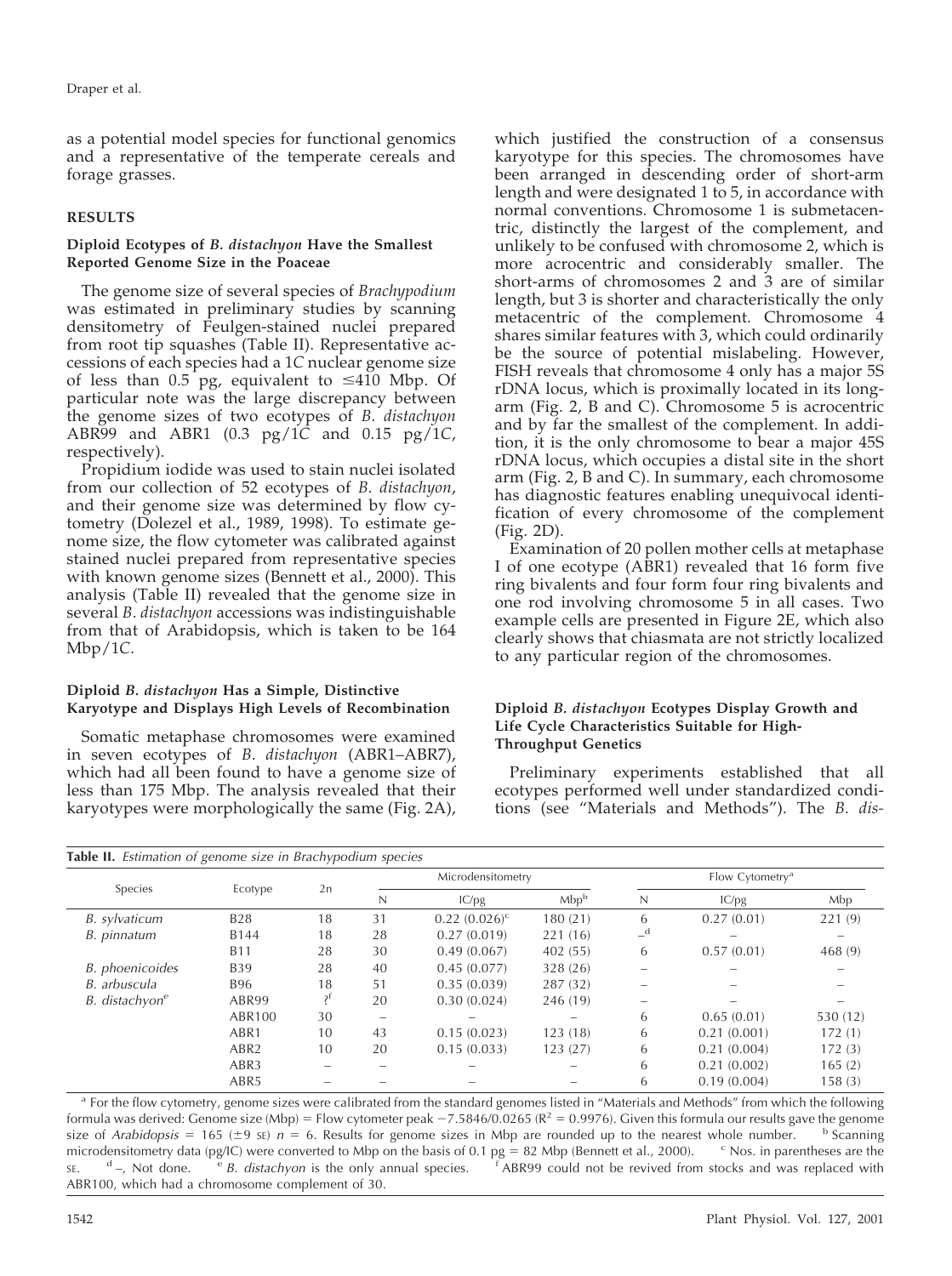

**Figure 2.** Somatic and meiotic chromosomes of *B*. *distachyon* ABR1 showing light micrograph of the somatic chromosome complement (A) in which the five pairs of chromosomes are readily identified and fluorescence in situ hybridization (FISH; B) of 5S rDNA (red) and 45S rDNA (green) to the five pairs of somatic chromosomes. C, Karyogram derived from the image shown in B. D, Idiogram showing the distinctive and diagnostic shapes and lengths of the haploid set of chromosomes. The sites of the two rDNA loci are indicated. E, Light micrograph of two pollen mother cells at metaphase I. Note the five ring bivalents in each. Bars = 10  $\mu$ m.

*tachyon* ecotypes were then characterized in terms of size at maturity, general growth habit, vernalization requirement, duration of life cycle, and amount of seed set. ABR1 was typical and exhibited undemanding maintenance requirements, growing successfully under sterile conditions in glass jars (Fig. 3A) on vermiculite supplemented with  $0.5\times$  Hoagland solution (Draper et al., 1988) or at high-density (2,000 seedlings  $18- \times 30$ -cm tray<sup>-1</sup>) in compost (Fig. 3B). With only two exceptions (ABR13 and ABR15), all of the diploid ecotypes (including ABR1) benefited from a standard vernalization treatment (6 weeks at 5°C) to ensure synchronous induction of flowering and synchronized embryo development. Floral spikelet emergence occurs around 3 to 4 weeks after removal from the cold room (Fig. 3C). By 4 to 5 weeks following vernalization, visible anthesis occurs (Fig. 3D) with each spikelet eventually containing typically around 10 to 12 seeds. At maturity (4–5 mo), the diploid ecotypes ranged from 15 to 30 cm in height and very rarely shed any seed prematurely, thus aiding easy harvesting (Fig. 3E; Table IV). For all polyploids and two diploid ecotypes (ABR13 and ABR15), flowering is accelerated by approximately 6 weeks, as no vernalization stage is required (see Table IV). Furthermore, the smaller stature of *B*. *distachyon* compared with, for instance, rice (Fig. 3F), allows typical planting densities of at least 300 plants square meter<sup>-1</sup> in ordered arrays (Fig. 3G) for M2 mutant seed production or M3 mutant screening.

#### *B. distachyon* **Is Readily Responsive to Tissue Culture**

The diploid ecotype ABR1 was chosen for initial tissue culture studies as it was relatively compact and offered a high throughput of immature embryos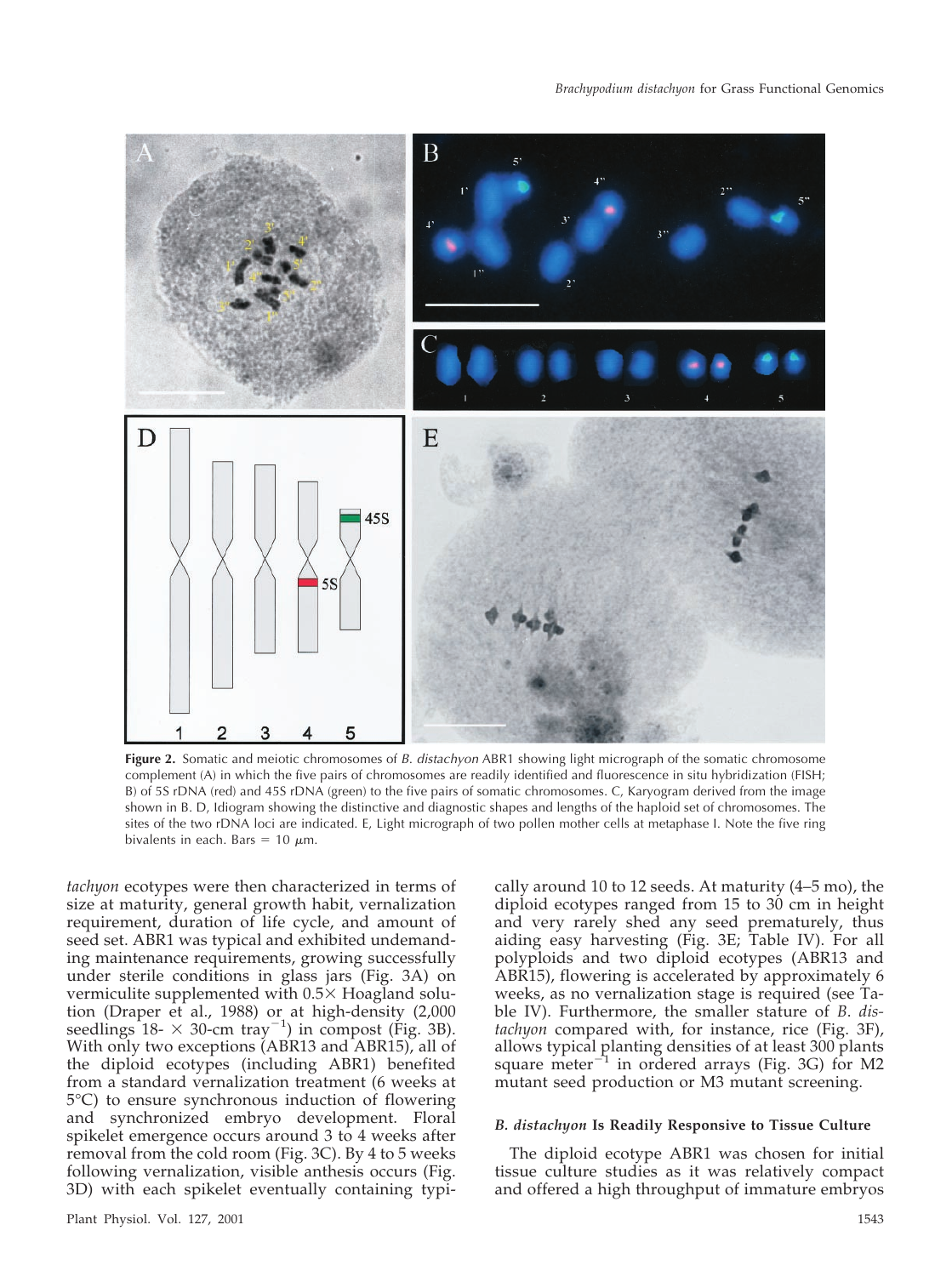

**Figure 3.** Growth habit and anatomy of the diploid *B*. *distachyon* ecotype ABR1 grown in glass jars (A) on vermiculite supplemented with 0.5 X Hoagland solution (Draper et al., 1988) at 1 week (left jar) and 2 weeks (right jar), and at high density (B) in 30- $\times$  18-cm trays grown on 1:1 mixes of Levington's:gravel. Bar = 5 cm. Flower morphology (C) prior to dehiscence and indicating hairy palea (p) and lemea (l), stigma (s), and anthers (a). Bar  $= 1$  mm. Each plant has 6 to 10 flowering spikes that actually set seed and seed heads (D) have a "brome-like" appearance and typically carry 10 viable seeds. Bar = 4 mm. At maturity (E), ABR1 plants were 15 cm high with short nonrhizomatous roots. Bar 5 cm. F, *B*. *distachyon* ABR1 (8 weeks post-sowing) is compared in size with rice cv IR64 (20 weeks post-sowing). G, 2,000 M1 progeny of  $\gamma$ -irradiated (at the Vienna Atomic Energy Institute) *B*. *distachyon* seeds grown under typical temperate greenhouse conditions.

for minimal growth space. A detailed analysis of embryo development in individual *B*. *distachyon* spikelets (Fig. 4A) revealed, as expected, a variation in maturity, with more mature embryos present in the center at 10 to 15 d post-visible anthesis (data not shown). Isolated immature embryos were divided

into one of five size classes (types 1–5; Fig. 4, B and C) and were placed on callus induction media (LS 2.5 and N6 2.5; Bablak et al., 1995), and typically after 10 to 15 d had formed a mass of callus on the surface of the scutellum (see Fig. 4, D and E). This included large areas of creamy-white, type II embryogenic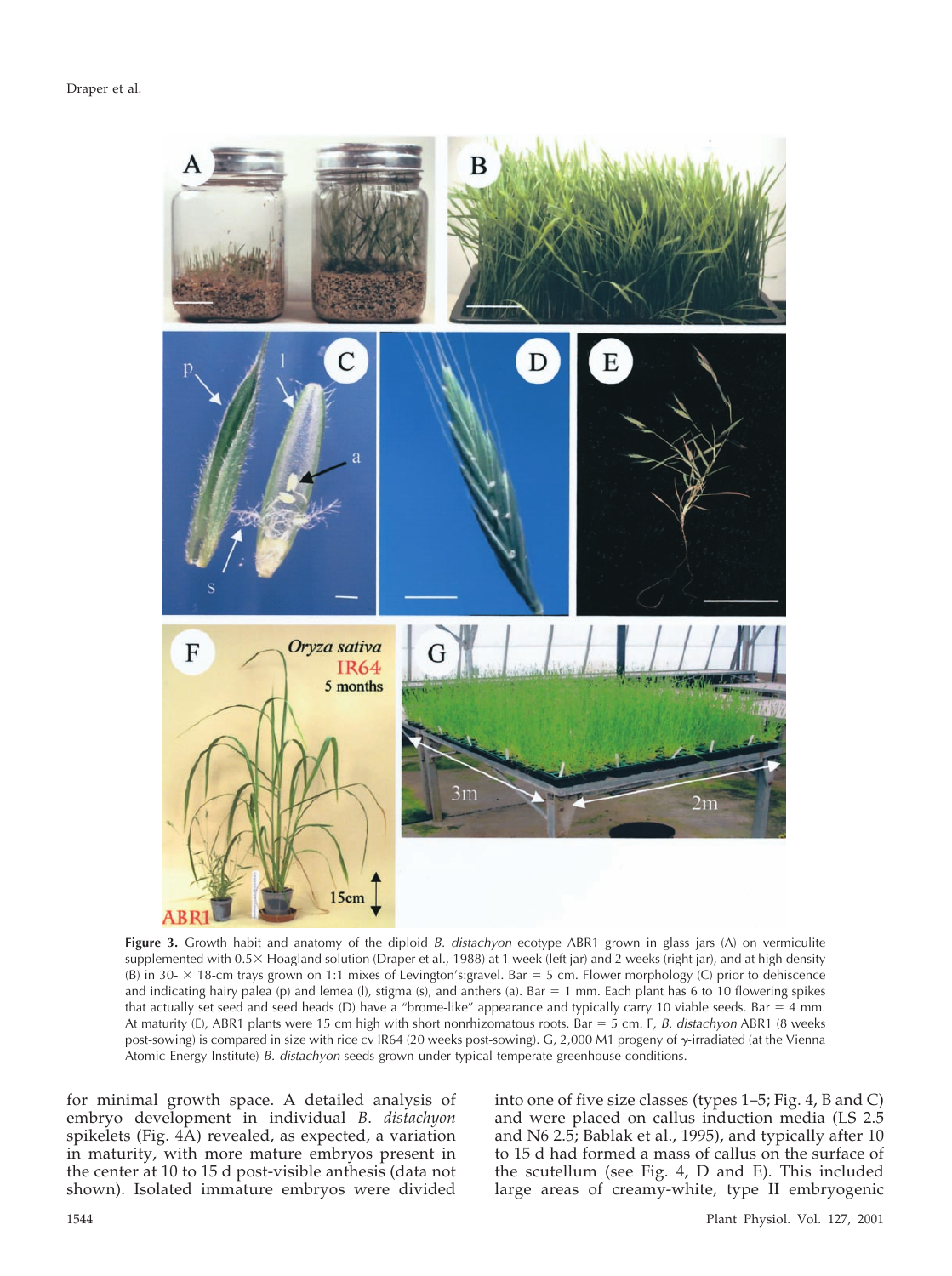

**Figure 4.** Tissue culture and transformation of *B*. *distachyon*. A, *B*. *distachyon* ABR1 seed head at 15 d postanthesis (bar 4 mm) from which (B) isolated seeds have had their paleas and lemmas removed (embryos arrowed, bar  $= 0.5$  mm) or (C) the embryos are isolated from endosperm to indicate embryo development (classes  $1-5$ , bar = 0.5 mm). D, Scanning electron micrograph showing immature embryo structure. Indicated are the coleoptile (col), scutellum (scut), radical (rad), and coleorhiza (chz). Bar  $= 0.1$  mm. E, Embryogenic callus (c) formation around the edge of the scutellum (scut) after 15 d of culture (bar  $= 0.1$  mm), which (F) scanning electron micrography revealed to contain many organized structures with a distinctive embryoid shape (arrowed; coleoptilar pore; bar = 20  $\mu$ m). G, Propagated embryogenic callus of ABR100 stained for GUS activity 24 h following biolistic bombardment with pACt1GUSHm. Bar = 1 mm. H, Selection of ABR100 transgenic tissue on Hm- (40  $\mu$ g mL<sup>-1</sup>) selective media. Bar = 3 mm. I, The second subculture of regenerating plants from bombarded embryogenic callus of ABR100 on selective media. Bar = 5 mm. J, Isolated Hm-resistant plantlet of ABR100 exhibiting tiller formation. Bar = 5 mm. K, Hm-resistant ABR100 shoot stained for GUS activity (bar = 1 cm). L, Rooted T<sub>0</sub> transgenic lines in soil producing viable seeds. M, The PCR amplification of *hgh* gene internal sequences (516-bp product) from five independent  $T_1$  transgenic lines (1–5). N, Southern blot of *Bam*HI-digested genomic DNA from  $T_1$  transgenic lines (1–5) and wild-type ABR100 probed with *hgh* sequences. Indicated is the 1.07-kb *Bam*HI internal *hgh* gene fragment.

tissue (dry, friable, and pale) easily identified by scanning electron microscopy (Fig. 4F). Immature embryos with the greatest potential for somatic embryogenesis were in the size range of 0.3 to 0.7 mm (see Table IIIA) and were generally off-white with a translucent scutellum margin and were suspended in a soft endosperm (see Fig. 4, B, class 2 and C, class 3). LS 2.5 medium proved superior for the induction of embryogenic callus, with around 45% of isolated embryos responding within this size range (Table IIIA). Type II callus could be separated from callus growing on the original explants and maintained on LS 2.5 for up to 9 to 12 mo after which it was normally discarded.

The regeneration potential of type II callus after subculture on LS 2.5 (approximately 6 weeks) was examined by inoculating onto a range of established regeneration media. Plantlets were produced on all media tested, with the highest regeneration potential realized on MS0 and N60 (Table IIIB). Although embryogenic callus could be obtained at a high frequency when immature embryos were placed on LS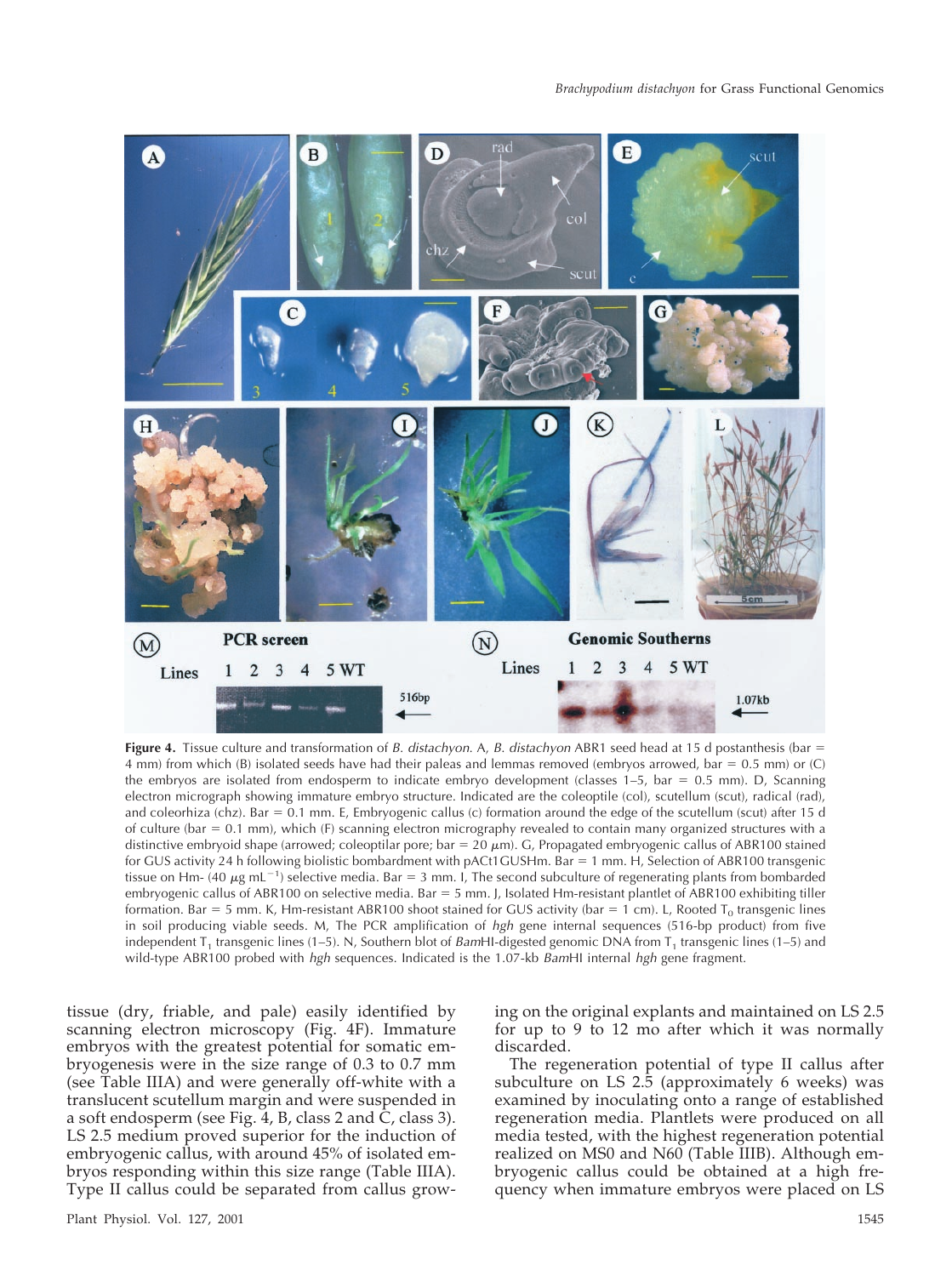|                                      | Table III. Tissue culture and transformation in B. distachyon                      |                                          |                                    |                                                                                         |                 |
|--------------------------------------|------------------------------------------------------------------------------------|------------------------------------------|------------------------------------|-----------------------------------------------------------------------------------------|-----------------|
|                                      | A. The responsiveness of immature ABR1 embryos to culture                          |                                          |                                    |                                                                                         |                 |
| Embryo class <sup>a</sup>            |                                                                                    | $\overline{2}$                           | 3                                  | 4                                                                                       | 5               |
| Size (mm)                            | < 0.3                                                                              | $0.3 - 0.4$                              | $0.5 - 0.69$                       | $0.7 - 0.89$                                                                            | > 0.9           |
| Medium                               | Percentage of embryos producing type II embryogenic callus                         |                                          |                                    |                                                                                         |                 |
| LS 2.5                               | 4                                                                                  | 41                                       | 54                                 | 16                                                                                      | 5               |
| N6 2.5                               | 16                                                                                 | 43                                       | 34                                 | 12                                                                                      | 2               |
|                                      | B. Plant regeneration from ABR1 embryogenic callus on different media <sup>b</sup> |                                          |                                    |                                                                                         |                 |
| Medium                               | Murashige and Skoog<br>Salts (MSO)                                                 | 190-2                                    | Rice Regeneration<br>Medium (N6 0) | <b>MWW</b>                                                                              | RM <sub>1</sub> |
| No. of plants g callus <sup>-1</sup> | 66                                                                                 | 25<br>71                                 |                                    | 43                                                                                      | 40              |
|                                      | C. Results of typical transformation experiments with ABR100 callus                |                                          |                                    |                                                                                         |                 |
| Experiment                           | No. of Independent Hm-<br>Resistant calli g tissue <sup>-1</sup>                   | Percentage of Calli-<br>Producing Plants |                                    | <b>Transformation Frequency</b><br>(no. of plants g tissue <sup><math>-1</math></sup> ) |                 |
|                                      | 8                                                                                  | 25                                       |                                    | 3                                                                                       |                 |
|                                      | h                                                                                  | 50                                       |                                    |                                                                                         |                 |
| 3                                    |                                                                                    | 30                                       |                                    | 5                                                                                       |                 |
| Average                              |                                                                                    | 35                                       |                                    | 5                                                                                       |                 |

<sup>a</sup> Embryo classes are illustrated in Fig. 4, B and C. 190-2, *Lolium* regeneration medium; MWW, winter wheat regeneration medium; RM1, barley regeneration medium (all are described in Bablak et al., 1995).

2.5 or N6 2.5 media, albino shoots were recovered at a much higher frequency from tissues maintained on N6 2.5 (45% compared with 7% on LS2.5), and thus LS 2.5 was used for all future work on transformation.

## **Transgenic Plants Can Be Recovered at a High Frequency from Embryogenic Callus Using Microprojectile Technology and Hygromycin (Hm) Selection**

Tissue from the hexaploid accession ABR100 remained highly embryogenic when maintained on LS 2.5 medium and so was used to bulk up material for development of transformation technology. Embryogenic callus from ABR100 was bombarded with microprojectiles loaded with the plasmid pACt1- GUSHm (pAGH). A small sample of bombarded callus tissue with well-dispersed cauliflower mosaic virus 35S-β-glucuronidase (GUS) activity is shown in Figure 4G. One week after bombardment, callus was subcultured to LS 2.5 medium containing 40 mg L<sup>-1</sup> Hm where it rapidly became brown and necrotic, but after 2 weeks, small nodes of actively growing cells were visible. Once these had developed to a diameter of 1 to 2 mm, these tissues were transferred twice at weekly intervals for further growth on selection medium containing 40 mg  $L^{-1}$ Hm. In typical experiments, an average of seven Hm-resistant clones were recovered per gram of target tissue (Table IIIC).

Hm-resistant calli were removed from selection plates and were transferred onto regeneration medium (see "Materials and Methods") containing 30 mg  $L^{-1}$  Hm and they produced plantlets within  $\overline{7}$  to 10 d (Fig. 4H). Callus containing young shoots and

quently to germination medium (MS0) and were incubated in the light. An average of five Hm-resistant plants were recovered per gram of bombarded tissue (Table IIIC). The formation of roots was initially rather poor on the regeneration medium (Fig. 4I), but a well-developed root system could be produced following further subculture on the same hormone-free media once the plantlets had been separated from necrotic tissue (Fig. 4J). Histochemical staining with  $5$ -bromo-4-chloro- $3$ -indolyl- $\beta$ -glucuronic acid of regenerated plantlets surviving on Hm revealed clear evidence of GUS activity (Fig. 4K). All rooted plants that were established successfully in soil produced fertile flowers and set seed (Fig. 4L).  $T_1$  progeny of five independent transgenic lines were examined for the presence of the Hm gene by PCR and Southern blotting to confirm that stably transformed lines had been generated. PCR amplified a 516-bp fragment from all transgenic lines (Fig. 4M), which hybridized to a *hgh* probe following Southern blotting (data not shown). In addition, probing *Bam*HI-digested genomic DNA extracted from these transgenic lines with a *hgh* probe indicated hybridization to a 1.07-kb fragment that corresponded to the size predicted from the plasmid used for the initial bombardment (Fig. 4N).

viable somatic embryos were transferred subse-

## *B. distachyon* **Displays Traits That Are Important for Temperate Cereal Research**

We have characterized the responses of *B*. *distachyon* ecotypes to challenge with a range of pathogens that are the cause of significant crop loss in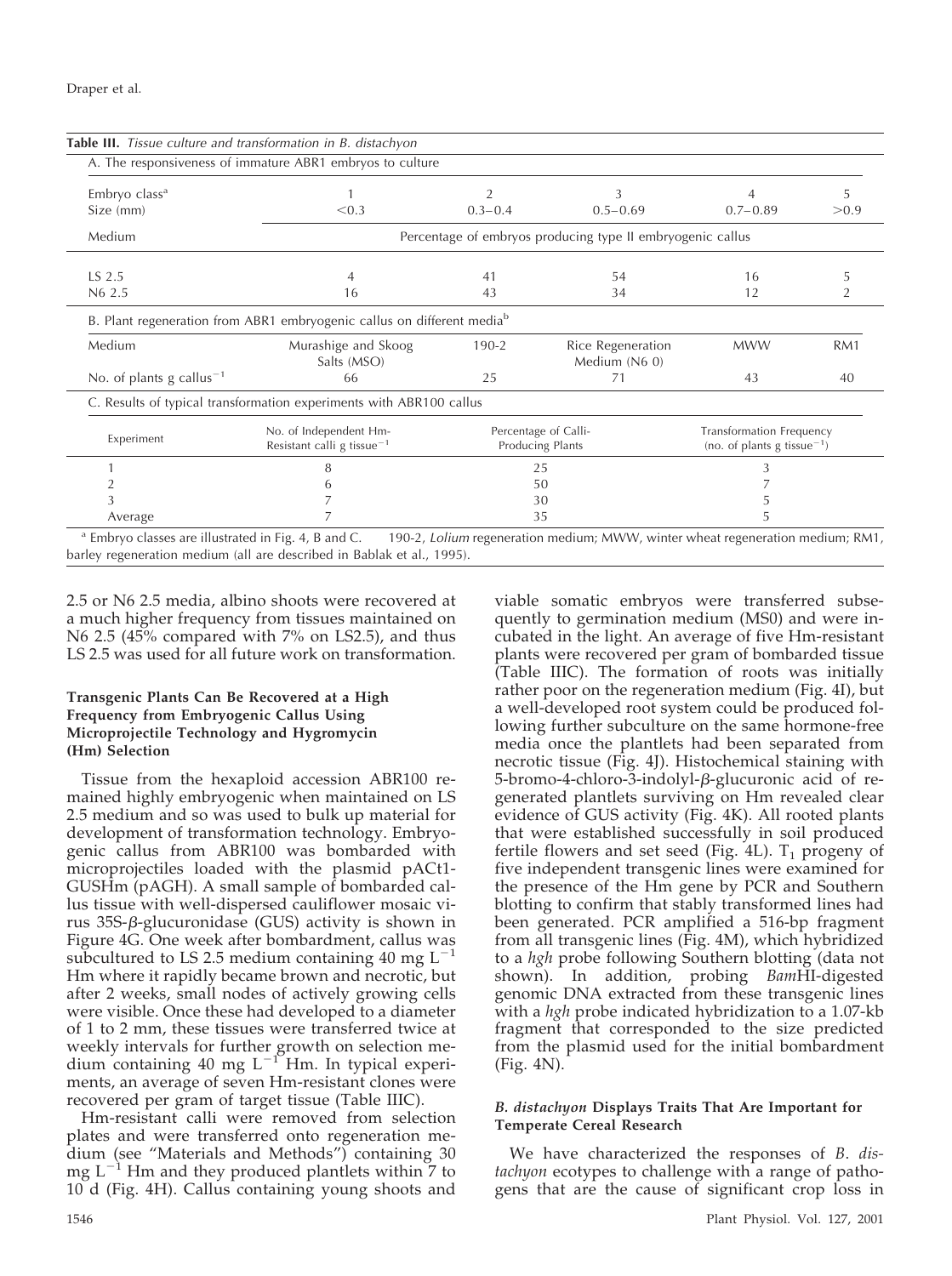cereals. *Blumeria graminis* is the causal agent of powdery mildew on cereals and occurs in several *forma specialis* (f. sp.). Isolates of *B*. *graminis* f.s.p *hordei, avenae*, and *tritici* were used to challenge ecotypes (ABR1–ABR7 and ABR100) of *B*. *distachyon* and failed to elicit disease symptoms that were observable to the naked eye. However, light microscopic examination revealed single epidermal cell death and also papillae-based resistance that are typical of a hypersensitive response (Fig. 5A). Attempts to isolate a *Blumeria* sp. capable of establishing an infection on *B*. *distachyon* by exposing plants to the outdoor environment have, to date, been unsuccessful.

The responses of *B*. *distachyon* ecotypes (ABR1– ABR7, and ABR100, 101, 105, and 113) were examined following challenge with the rust pathogens *Puccinia reconditia* f. sp. *hordei* and f. sp. *triticae* (barley and wheat brown rust, respectively) as well as  $\dot{P}$ .

*striformis* f. sp. *hordei* and f. sp. *triticae* (barley and wheat yellow stripe rust, respectively). ABR100 displayed a "brown flecking" (BF) following challenge with wheat brown rust strains with all other tested ecotypes eliciting no macro- or microscopic responses. Ecotypes ABR1, ABR3, ABR100, and ABR105 also exhibited BF symptoms with barley brown rust strains. In contrast, all ecotypes exhibited some form of visible response to wheat and barley yellow stripe rusts ranging from BF (ABR1–ABR7, and 101 and 111; Fig. 5B) or the more extensive "brown tissue" response. It is interesting that ABR100 and ABR105 displayed uridinea (raised pustule) formation (Fig. 5C), indicating that the fungus has successfully colonized the host, though these formed within areas of extensive necrosis (Fig. 5D).

A range of symptoms were also elicited (Fig. 5E) following challenge of *B*. *distachyon* ecotypes (ABR1–



**Figure 5.** Targets for *B*. *distachyon* research. Responses to pathogen challenge and grain development. A, The responses of ABR1 to challenge with condiophores of *Blumeria graminis* f. sp. *Triticae*. Bar 0.1 mm. Arrowed are the condiophore (c), appressorial germtube (a) and papillae formation (p) and single cell-death (d) in the host cell. Challenging with *Puccinia striformis* f. sp. *triticae* (wheat yellow stripe rust) elicits (B) localized necrotic flecking on ABR105 and (C) yellow uridea (pustule) formation on ABR100 that develop from (D) extensive areas of necrotic tissue. (Uridea forming within the necrotic tissue are arrowed.) E, Variable responses by *B*. *distachyon* ecotypes to challenge with *M*. *grisea* Guy-11. F, Comparison of mature seed size and morphology of *B*. *distachyon* ABR1 with rice and wheat cv Kalyansona). Embryos are arrowed on each seed. Bar  $= 2$  mm.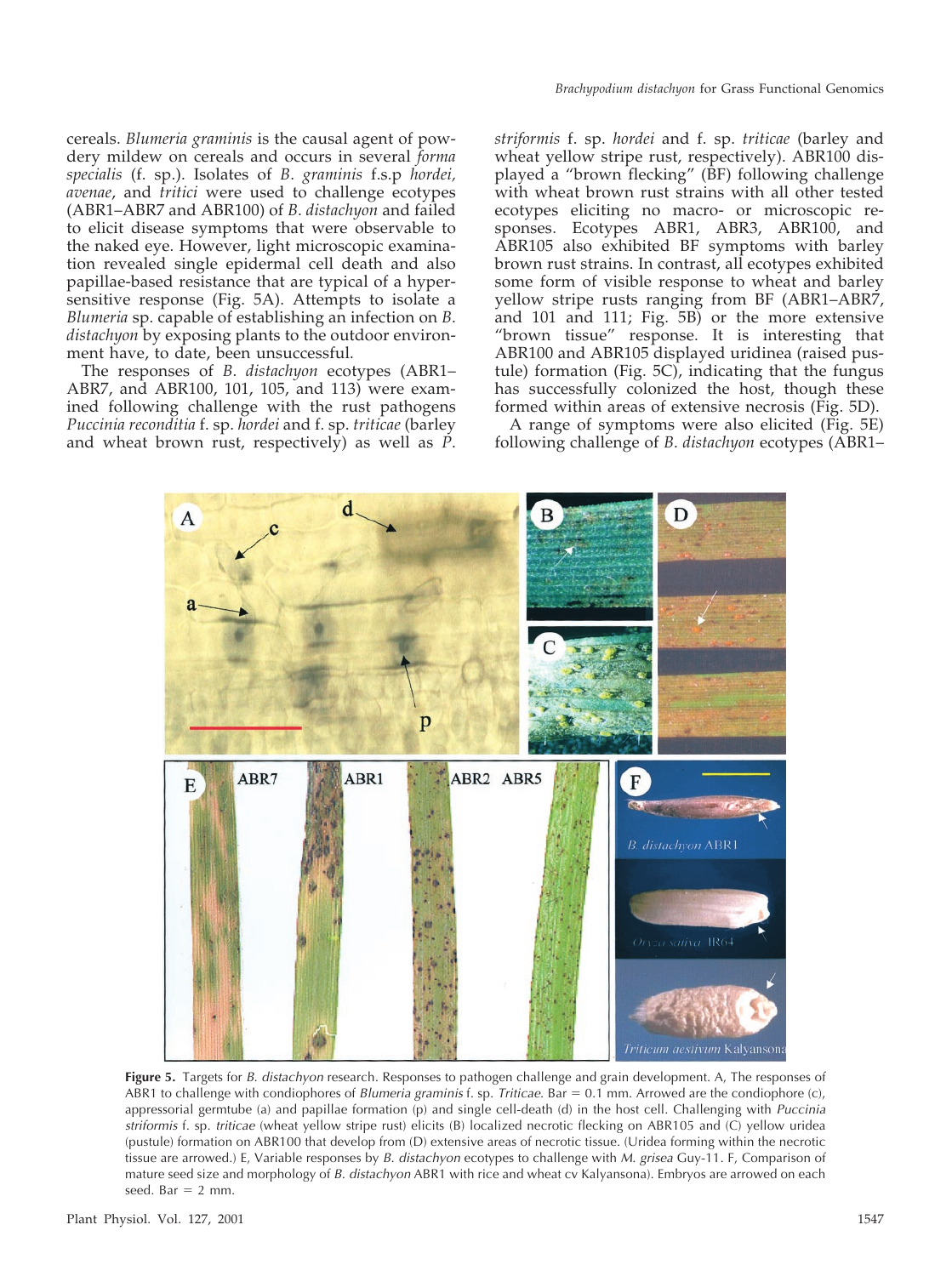ABR7) with the causal agent of rice blast, *Magnaporthe grisea* (strain Guy-11). On ABR7 and ABR1, an extensive and spreading necrosis was observed that was reminiscent of blast symptoms on rice. In contrast, highly localized necrotic lesions formed on ABR5 that did not change significantly in phenotype over time and were consistent with the exhibition of full resistance to *M*. *grisea* Guy-11.

Seed development in *B*. *distachyon* has yet to be extensively analyzed. However, in terms of overall size and external anatomy, mature seeds of the diploid ABR1 are very similar to those of the major grain crops rice and wheat, the only major structural difference being a smaller endosperm volume in *B*. *distachyon* (Fig. 5F).

## **DISCUSSION**

New "post-genomic" techniques are offering increasingly powerful ways to link plant phenotype to the transcriptome, proteome (Gura, 2000), or the metabolome (Fiehn et al., 2000), allowing the development of a "blueprint" of plant form and function (Chory et al., 2000). Optimal exploitation of these technologies is dependent on possession of suitable model species. It is now becoming clear that Arabidopsis cannot be considered as an ideal model for the grasses (Devos et al., 1999; Tikhonov et al., 1999; Keller and Feuillet, 2000), and there is significant international effort to develop rice as a model species more suitable for the Poaceae (Havukkala, 1996; Goff, 1999). However, against this background, the limitations of rice to provide such a model and the complementary opportunities offered by other species needs to be recognized.

## **Analysis of the** *B. distachyon* **Genome Will Provide a Valuable Resource for Physical Genomics in Temperate Cereals and Forage Grasses**

Differing analytical techniques pose different problems when attempting to estimate genome size. The commonly used flow cytometry technique is dependent on accurate calibration, and even apparently definitive DNA sequencing approaches do not easily include regions of highly repeated sequence and may therefore underestimate genome sizes. Nevertheless, we have taken The Arabidopsis Genome Initiative (2000) estimate (approximately 125 Mbp) as the more accurate and, given that we failed to distinguish any size difference between diploid *B*. *distachyon* ecotypes and Arabidopsis genomes by flow cytometry (Table IV), we propose that they should be considered to be approximately the same. This genome size is somewhat at odds with a previous report  $(4C = 3 \text{ pg})$ ; Bennett and Leitch, 1995). However, our present data suggest the presence of a polyploid series within *B*. *distachyon* ( $2x = 10$ ,  $4x = 20$ , and  $6x = 30$ ) and, therefore, the discrepancy can be explained by the fact that these authors used a hexaploid accession for their determination (e.g. ABR100  $2n = 6x = 30$ , 4*C* approximately 2.6 pg, derived from Table II). The flow cytometry screen identified 12 diploids, eight tetraploids, and 32 hexaploids in our germplasm collection.

We recognize that the utility of *B*. *distachyon* will be augmented by the development of genetic and physical chromosome markers. Given the small chromosome size in this species, there is a surprisingly high chiasma frequency of at least 9.8  $\text{cell}^{-1}$ . Furthermore, this chiasma frequency is likely to be an underesti-

| Table IV. Comparison of "biological genomic" traits in established model plants and B. distachyon |                        |                      |                                     |  |  |
|---------------------------------------------------------------------------------------------------|------------------------|----------------------|-------------------------------------|--|--|
|                                                                                                   | Arabidopsis            | B. distachyon (ABR1) | Rice                                |  |  |
| Plant family                                                                                      | Crucifereae            | Pooideae             | Orvzoideae                          |  |  |
| Chromosome no.                                                                                    | 10(2n)                 | 10(2n)               | 24(2n)                              |  |  |
| Genome size (1C)                                                                                  | $164$ Mbp <sup>a</sup> | $160$ Mbp            | $441$ Mbp <sup>a</sup>              |  |  |
| Amount of repetitive DNA                                                                          | $16\%^{\rm b}$         | $12\% - 15\%$        | $\sim$ 20% <sup>d</sup>             |  |  |
| Breeding strategy                                                                                 | Self fertile           | Self fertile         | Outbreeder                          |  |  |
| Life cycle (weeks) <sup>e</sup>                                                                   | $8 - 10^{t}$           | $11 - 188$           | $20 - 30^{h}$                       |  |  |
| Height at maturity (m)                                                                            | $~1$ – 0.2             | $\sim 0.2$           | $1 - 1.2$                           |  |  |
| Planting density for M2 seed collection<br>(plants $m^{-2}$ )                                     | $\sim$ 300             | $\sim$ 300           | $8 - 10$                            |  |  |
| Seed yield $plan-1$                                                                               | >1000                  | $80 - 200$           | >1,000                              |  |  |
| Seed yield $m^{-2}$                                                                               | >300,000               | $24 - 60,000$        | >8,000                              |  |  |
| Growth requirements                                                                               | Simple                 | Simple               | Relatively specialized <sup>i</sup> |  |  |
| Transformation efficiency                                                                         | $0.5\% - 4\%$          | ~1                   | $3 - 8^k$                           |  |  |

<sup>a</sup> Bennett et al., 2000. <sup>b</sup> Pruitt and Meyerowitz, 1986. <sup>c</sup> Catalan et al., 1995. <sup>d</sup> Deshpande and Ranjekar, 1980. <sup>e</sup> Life cycle defined as time from seed germination to harvesting of first seed. <sup>f</sup> Sommerville and Meyerowitz, 1994. <sup>8</sup> Depending on vernalization requirement. h Observed at the UW Aberystwyth. i To achieve fast growth and controllable flowering in temperate latitudes, many rice varieties require to be grown at high light intensity in a heated greenhouse with purpose-built irrigation/flooding systems. Specialized environmentally controlled growth cabinets are often required for the production of somatic embryos suitable for tissue culture. <sup>j</sup> Transformation frequency in Arabidopsis is presented as the proportion of transgenic to wild-type seeds recovered from florally "dipped" plants (Cough and Bent, 1998). <sup>k</sup> The comparative data concerning rice callus transformation is derived from Li et al. (1993) and Biswas et al. (1998) and is expressed as the number of transgenic plants produced 1 g embryogenic tissue<sup>-1</sup> bombarded with microprojectiles.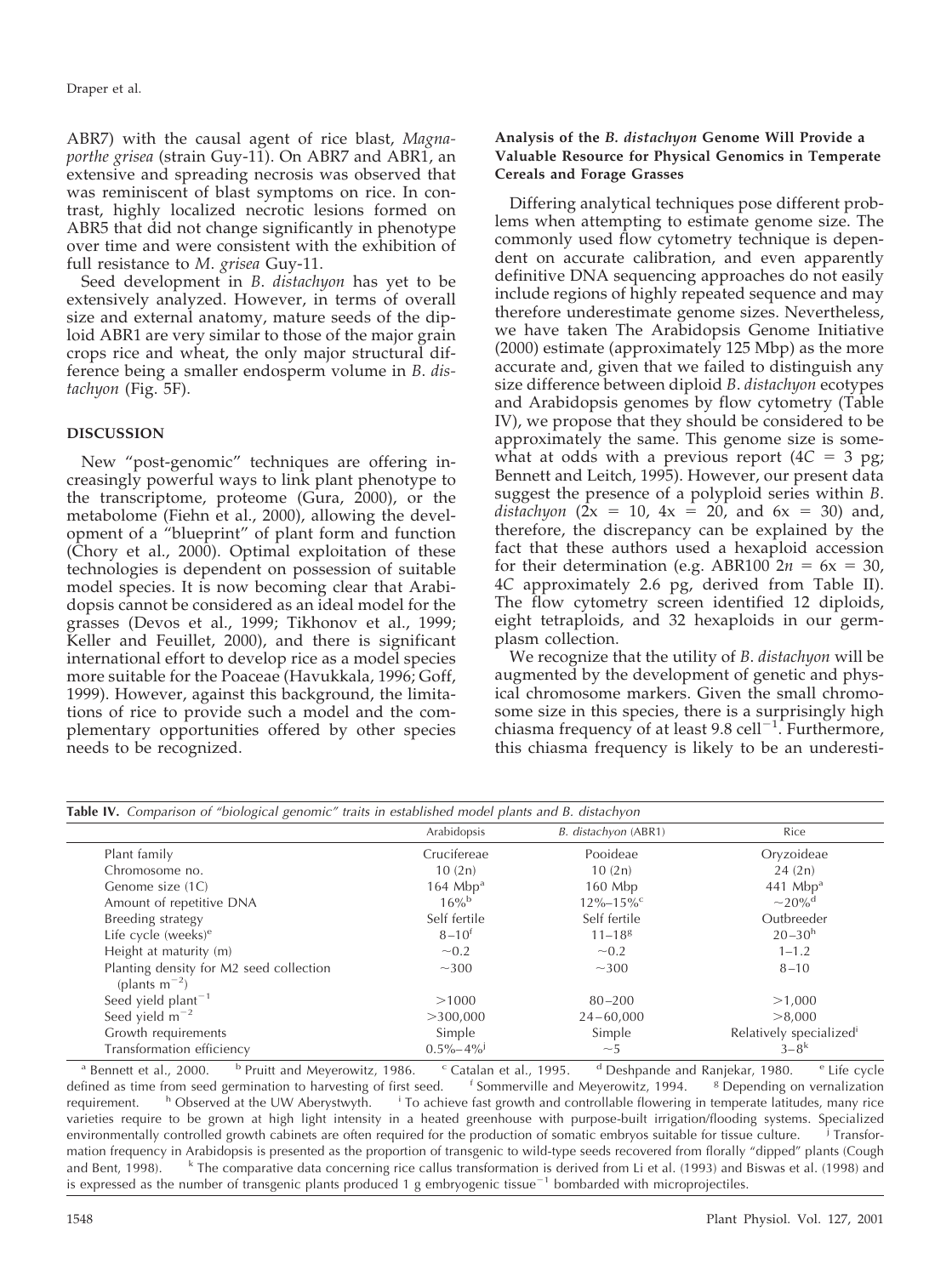mate because of the technical problem of resolving more than one chiasma per chromosome arm at this meiotic stage. Thus, we expect that genetic maps of *B*. *distachyon* could be quickly generated given its high crossover frequency and given the development of high-throughput markers such as single nucleotide repeats (Ellis, 2000). In diploid *B*. *distachyon* ecotypes, the five pairs of chromosomes are sufficiently dissimilar to enable positive identification in routine squash preparations of somatic tissue. Meiotic prophase chromosomes are amenable to study in *B*. *distachyon*, and provide longer substrates for the hybridization in situ of fluorescent probes. Thus, it should be possible also to physically map DNA probes from large insert libraries (such as BACs) to meiotic prophase chromosomes and DNA fibers, as has been achieved in tomato (*Lycopersicon esculentum*; Zhong et al., 1999). If the chromosomes are probed simultaneously with landmarks such as rDNA and pericentromeric repeats originally isolated from *B*. *sylvaticum* (Abbo et al., 1995), it should be possible to construct rapidly physical linkage maps and assign contiguous megabase tracts of DNA to particular chromosome arms. Such an approach may aid future programs requiring the targeted sequencing of specific regions of the *B*. *distachyon* genome. As publicly available rice genomic sequences from the International Rice Genome Sequencing Project are only available for around 25% of the rice genome, with the more complete sequence only available through "research contracts" with Syngenta (Dickson and Cyranoski, 2001), then the rapid generation of sequence information from the *B*. *distachyon* genome could have great utility in the academic community.

The genus *Brachypodium* is considered a sister group to the "core pooid" clade, which contains all of the important temperate cereals, fodder grasses, and amenity grasses. We further propose that *B*. *distachyon*, by occupying this key phylogenic position and by virtue of its exceedingly "compact genome" (allowing representation by a very small genomic library), could provide a significant resource for the analysis of the much bigger genomes possessed by important temperate grasses. For example, to aid long-distance chromosome walking and quantitative trait loci analysis in cereals with large genomes, mapping information from one grass genome can theoretically be used to locate a likely syntenic (or colinear) region represented in BAC/YAC clone contigs from a cereal with a smaller genome (Moore et al., 1993). In reality, there are as yet very few examples of this approach being successful (e.g. Chen et al., 1997), which is due largely to the breakdown of genome colinearity at the microsyntenic level (e.g. 50 Kb–1 Mb) where the species are relatively distantly related (Foote et al., 1997). However, considering the phylogenetic position of *Brachypodium* in the Pooideae, microsynteny is likely to be relatively more conserved within this subfamily and thus *B*. *distachyon*

could provide an archetypal map specifically for pooids to which other colinear genomes could be aligned. In practical terms, physical markers linked only loosely to important traits in the large genomes of species such as wheat and barley (*Hordeum vulgare*) might be located to relevant *B*. *distachyon* genomic library clones to provide rapid access to syntenic genomic regions.

#### **Biological Characteristics Indicate That** *B. distachyon* **May Be Amenable for Large-Scale Mutagenesis Programs**

Mutagenesis is commonly used to relate genotype to phenotype. Large-scale mutagenic techniques may employ chemical, physical, or genetic mutagens, and the latter especially has proved a powerful tool for gene tagging in Arabidopsis (for example, Tissier et al., 1999). Successful mutagenesis of a plant species is dependent on a small diploid genome, available mapping strategies, ease of crossing, transformability, and not inconsequential features such as a small physical stature, a rapid life cycle, and good seed yield, which eases mutant screening and collecting selected lines (Vizir et al., 1996). Table IV illustrates how Arabidopsis fulfills all these requirements, but *B*. *distachyon* also scores highly. As stated above, genetic maps now can be generated relatively quickly, and so the only remaining unfavorable feature is the smaller seed yield compared with Arabidopsis. However, compared with rice, *B*. *distachyon* has a more rapid life cycle, smaller stature, and an inbreeding reproductive strategy with anthers and stigmas enclosed tightly within the palea and lemma. The latter makes crossing different plants slightly more demanding technically. Floral spikelet emergence proved to be the best stage to remove the three anthers and apply pollen to the stigmas when conducting crossing experiments. However, this inbreeding reproductive behavior and the absence of seed head "shatter" in most *B*. *distachyon* ecotypes means that  $F_1$  seed can be collected without the need for hand pollination or the time-consuming bagging of flowering plants. Thus, individual plants do not have to be isolated when grown in large populations to avoid outcrossing, which is a great advantage for mutagenesis studies. We have already generated -irradiated populations, and transposon-based mutagenic approaches are under development (J. Draper, L.A.J. Mur, G. Jenkins, and P. Bablak, unpublished data).

#### *B. distachyon***, A Potential High-Throughput Transformation System**

A key technology for a model plant species is the availability of a facile transformation system. For many dicot species, high efficiency *Agrobacterium tumefaciens-*mediated transformation is well estab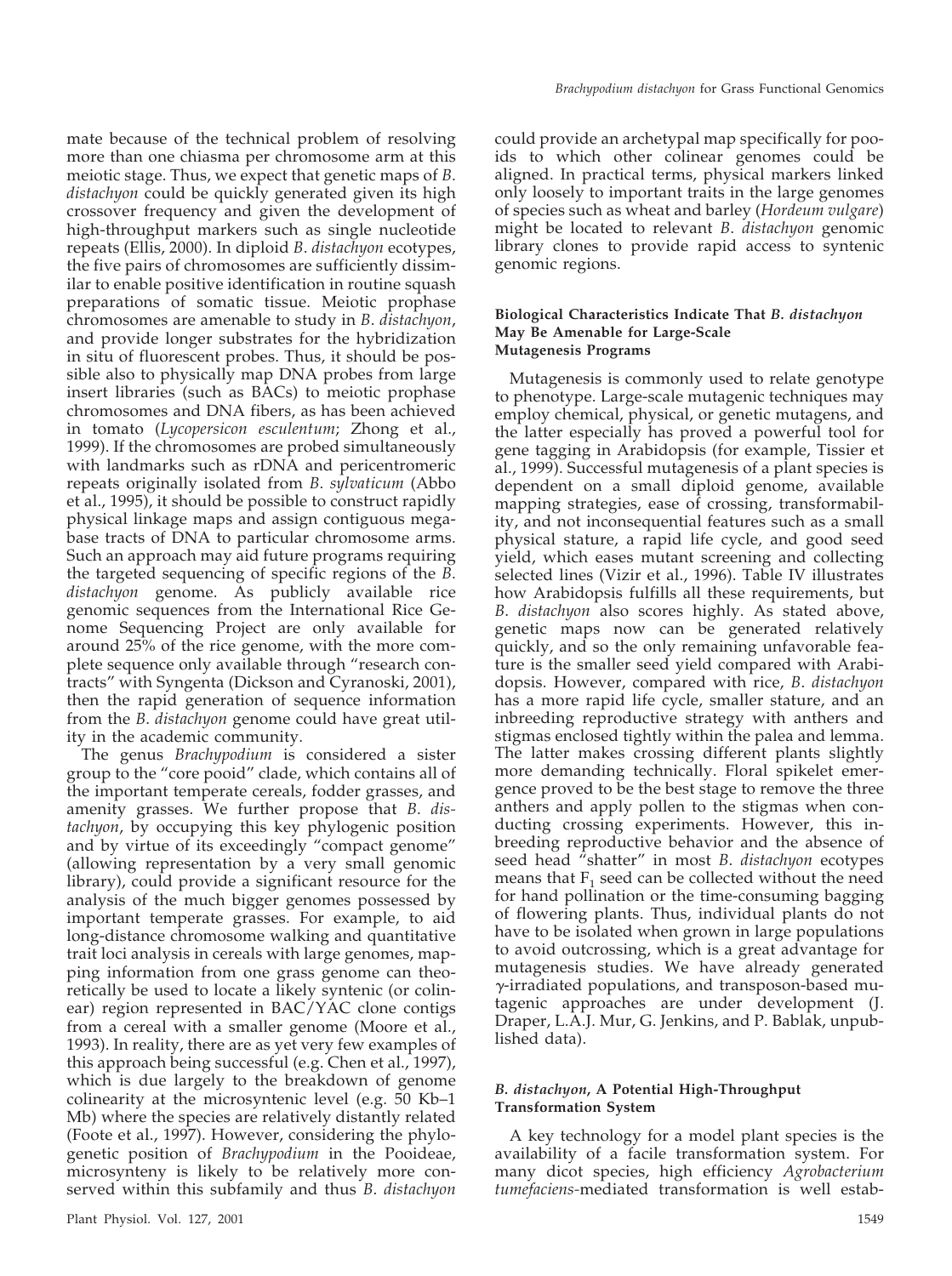lished, but though the approach has been used to generate transgenic rice (Chan et al., 1992), wheat (Mooney et al., 1991), maize (Gould et al., 1991), and barley (Tingay et al., 1997), this technique is far from routine. For Poaceae, particle bombardment of embryogenic callus followed by selection of transgenic tissue (for review, see Potrykus, 1990; Hansen and Wright, 1999) has proven robust and has been used to transform maize (Klein et al., 1989; Fromm et al., 1990), wheat (Vasil et al., 1991), and rice (Cao et al., 1992). Nevertheless, the number of publications describing the use of transgenic cereals or forage grasses for basic studies in biology is still very limited in comparison with dicots. The success of the transformation techniques is dependent upon the optimal culture of highly embryogenic callus (Hansen and Wright, 1999). This is derived commonly from immature zygotic embryos, as this tissue is very responsive to in vitro culture and has a high plant regenerative capacity. Immature embryos from *B*. *distachyon* were not an exception. Large numbers of immature embryos can be isolated from *B*. *distachyon* plants grown under simple greenhouse conditions, without the need for specialist environmentally controlled growth chambers. For example, a single  $18- \times$ 30-cm tray containing 24 flowering plants can provide sufficient embryos to supply embryogenic cultures for a single researcher for 1 mo. The low frequency of gross morphological abnormalities (e.g. albinism and male sterility) suggested that significant somaclonal variation did not occur under the culture conditions used. Based on this behavior in tissue culture, we report a transformation system for a hexaploid ecotype of *B*. *distachyon* that is comparable with the best rice systems currently available in terms of ease of use and final transformation efficiency (Tables IIIC and IV; Li et al., 1993; Biswas et al., 1998). As testing a particular transgene in wheat can still take up to  $\bar{5}$  years (Dunwell, 2000), given the rapid life cycle of *B*. *distachyon*, our development of a facile, low-cost transformation system will offer a rapid "test bed" for transgenic studies in grasses. We also demonstrate that embryogenic callus can be generated routinely from several diploid ecotypes, and current experiments aim to develop transposon tagging and gene trapping resources in diploid ecotypes of *B*. *distachyon* (J. Draper, L.A.J. Mur, G. Jenkins, and P. Bablak, unpublished data).

## *B. distachyon* **Displays Many Traits That Are Relevant for Cereal and Forage Grass Improvement**

In considering a potential model for temperate cereals, the value of any plant species obviously depends on whether the particular organism displays key traits representing those targeted currently in plant breeding and biotechnology programs. Crop loss through pathogen attack is significant and represents a key aspect for research. We also note that in

simple practical terms, a small plant, which is easy to maintain and which will support several classes of important cereal diseases may find utility in fungicide screening programs. All ecotypes of *B*. *distachyon* tested appeared to exhibit single cell death and papillae formation following challenge with powdery mildew pathogens adapted to cereals. These responses are symptomatic of resistance in other grass/ cereal species (Carver et al., 1995) and may be indicative of lack of race structure. The molecular basis of such "non-host" HR is being investigated in model dicots (e.g. Lauge et al., 2000), and *B*. *distachyon* could serve in a similar role for the Poaceae, where racespecific resistance exhibits little longevity in the field. Different ecotypes of *B*. *distachyon* exhibited great variability in response to infection with individual rust species ranging from no visible symptoms or BF associated with a HR, to pustule formation (albeit associated with necrotic tissue). These data suggest that *B*. *distachyon* may prove to be a useful host for future studies on the molecular biology and genetics of these important plant-pathogen interactions. In contrast, we observed clear evidence of susceptibility and resistance exhibited by different ecotypes to challenge with *Magnaporthe grisea* Guy-11 and additionally, the phenotypes closely resembled those observed on rice cultivars (data not shown). *M*. *grisea* is undoubtedly one of the most virulent and economically devastating plant pathogens, causing losses of between 11% and 30% of the annual world crop and representing up to 157 million tons of rice (Baker et al., 1997). Thus, we are extensively characterizing the *B*. *distachyon/M*. *grisea* pathosystem to identify key resistance determinants and to understand defenseassociated signaling (A.P.M. Routledge, L.A.J. Mur, and G. Shelley, unpublished data).

An even more important trait than pathogenic interactions for a Pooid model is the analysis of genetic and biochemical events underlying grain-filling and quality. The large size of the seeds in the genus *Brachypodium* has been highlighted previously (Catalan et al., 1997) and there have already been some basic studies on seed storage proteins (Khan and Stace, 1999). Thus, it is envisaged that resource allocation, grain filling, and endosperm development in particular will be a valuable focus for mutagenesis program in *B*. *distachyon*. Further features, including freezing tolerance, perenniality, repetitive injury (mowing and trampling) tolerance, meristem dormancy mechanisms, post-harvest biochemistry of silage and hay, mycorrhizae, and sward ecology—all of which are important to temperate forage grasses and many temperate cereals—are traits that are not exhibited by or are difficult to study in rice, but are possible targets for functional genomics in *Brachypodium*.

In summary, the present data demonstrate that *B*. *distachyon* has great potential to be adapted for highthroughput genetics. In many aspects of its biology such as genome size, chromosome number, height,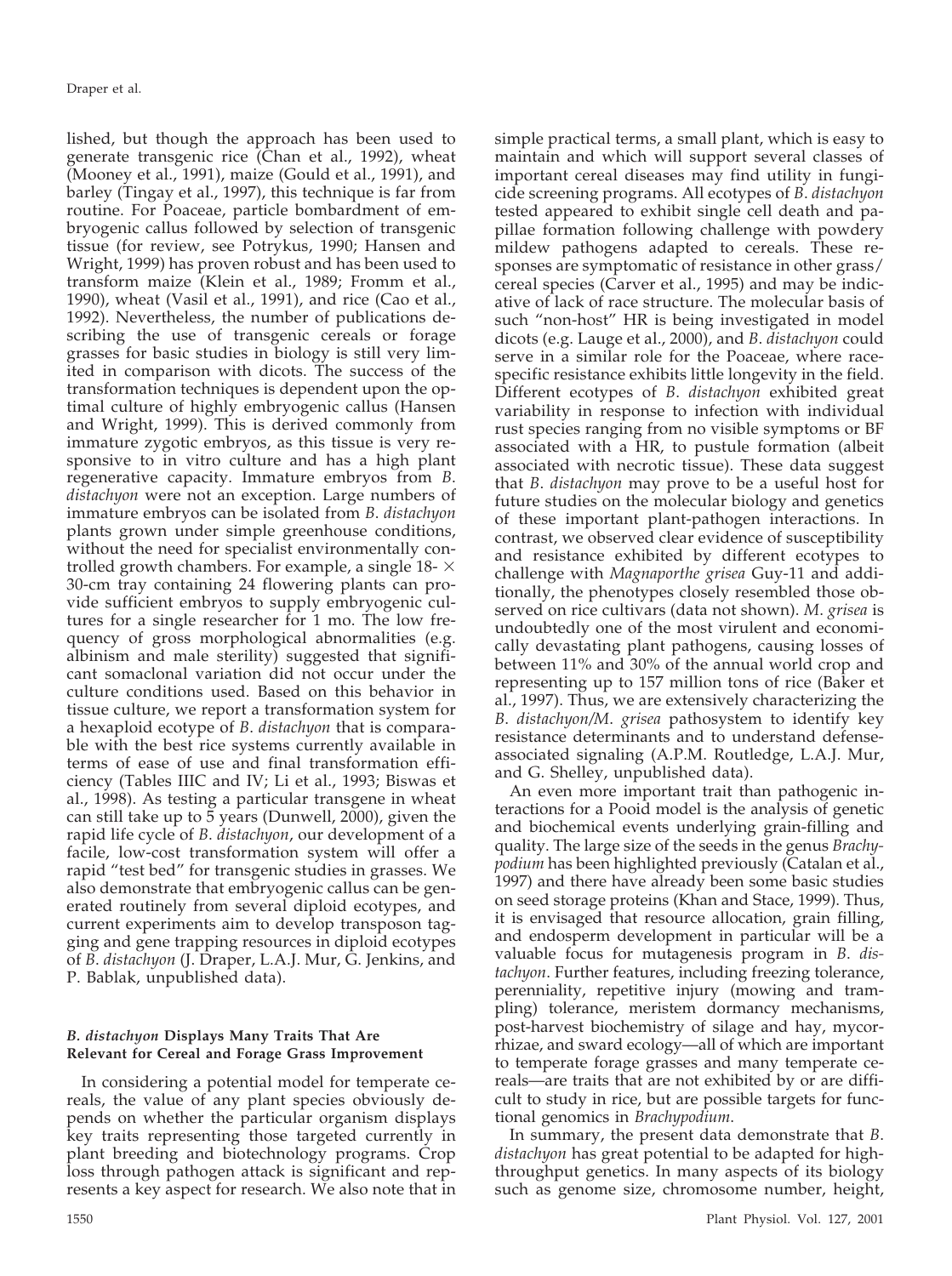planting density, breeding system, and duration of life cycle, it is very similar to Arabidopsis. We propose that *B*. *distachyon* is best seen as a complementary model to rice offering, as it does, the opportunity to study grass traits that are not well exhibited by rice. In addition, the simpler logistics of handling large *B*. *distachyon* populations, as compared with rice, may well make *B*. *distachyon* an attractive prospect where investigative resources, such as access to controlled growth environments, are limited.

#### **MATERIALS AND METHODS**

#### **Plant Growth Conditions**

Full details of all *Brachypodium distachyon* ecotypes can be found at http://www.aber.ac.uk/plantpathol*/*Brachyomics. Seed samples of different *Brachypodium* ecotypes were obtained from Brachyomics (Botany Gardens, Aberystwyth, Ceredigion, UK) under a "Research Only" Materials Transfer Agreement. All *B*. *distachyon* ecotypes were grown under a 16-h light period at  $23^{\circ}C \pm 2^{\circ}C$ . The plants were illuminated with 55W (Osram, Sylvania, Munich) high-frequency lighting tubes (4,580 lumen output) and were supplemented with  $2 \times 30W$  clear tube cooled lighting (Osram) and placed between 60 and 100 cm of the light bank. Light intensities always exceeded 10  $\mu$ mol m<sup>-2</sup> s<sup>-1</sup>. Plants were grown routinely on Levington's Universal Compost (Levington Horticulture, Suffolk, UK) supplemented with gravel (the longest axis was approximately 0.5 cm) to approximately  $50\%$  (v/v) to improve drainage. Plants were usually watered at 2-d intervals and were never allowed to stand in water.

#### **Nuclear Genome Size Estimations: Scanning Microdensitometry and Flow Cytometry**

For microdensitometry, root tips were fixed in  $4\%$  (w/v) formaldehyde for 2 h, and were then washed with distilled water prior to acid-hydrolysis by treatment with 5 m HCl at 20°C for 45 min. Following washing with distilled water, Feulgen stain was added and the samples were kept in the dark for 45 min. The stain was washed off with  $SO<sub>2</sub>$  water, and then root tip squashes were prepared. The density of well-stained prophase nuclei was scanned using an M86 scanning microdensitometer (Vickers Instruments, York, UK). The relative amount of DNA in each nucleus was calculated using the following formula: absorbance units of test species/absorption units of a standard species  $\times$  4*C* value of standard species  $= 4C$  value of test species. Mung bean (*Vigna radiata* var. Berken Mung Bean; 2*C* = 1.05 pg) was used as the standard species (seeds supplied by W. Atley Burpee Seed Company, Leicester, UK).

Nuclei were isolated for flow cytometry using the chopping technique developed by Galbraith et al. (1983) using LB01 buffer at pH 7.5 (Dolezel et al., 1989, 1998) supplemented with 50  $\mu$ g mL<sup>-1</sup> propidium iodide and 50  $\mu$ g mL-<sup>1</sup> RNase (Sigma, Poole, UK). The fluorescence of stained nuclei was analyzed using PA or III flow cytometers (Partec, Münster, Germany). Calibration standards (Bennett et al., 2000) used to estimate the *B*. *distachyon* 1*C* genome size were *Lotus japonicus* (approximately 445 Mbp; Bennett and Smith, 1976), *Aesculus hippocastanum* (approximately 110 Mbp; Bennett et al., 1982), pea (*Pisum sativum*; approximately 4,150 Mbp; Bennett and Leitch, 1997), Arabidopsis (approximately 164 Mbp; Bennett et al., 2000), rice subsp. *indica* cv IR34 (approximately 441 Mbp; Bennett et al., 2000), and barley cv Sultan (approximately 4,116 Mbp; Bennett et al., 2000).

#### **Karyotyping and FISH**

After flow cytometry experiments, seeds of seven putative diploid accessions of *B*. *distachyon* (ABR1–ABR7) were germinated on filter paper moistened with tap water at 22.5°C in the dark. Whole seedlings with roots of about 1 cm long were incubated in a saturated solution of 1-bromonaphthalene at 0°C overnight, or in 2 mm aqueous 8-hydroxyquinoline for 1 to 2 h at room temperature. After washing and fixing for at least 2 h in a 3:1 mixture of methanol:acetic acid, root-tips destined for bright-field microscopy were hydrolyzed in 1 m HCl at 60°C for 10 min, stained in Feulgen solution, and mounted in  $2\%$  (w/v) orcein in 45% (w/v) propionic acid. Material for FISH was washed after fixation in 10 mm citrate buffer and was digested for 1.5 to 2 h at 37°C in a mixture comprising 1% (w/v) cellulase (Calbiochem, La Jolla, CA), 1% (w/v) cellulase (Onozuka RS, Yakult Honsha C. Ltd., Tokyo), and 20% (v/v) pectinase (Sigma, St. Louis). After washing, root-tips were detached and their meristems were dissected out into  $45\%$  (w/v) acetic acid and squashed onto microscope slides. Coverslips were removed by freezing and the preparations were post-fixed in 3:1 ethanol:acetic acid, dehydrated in absolute ethanol, and air dried. Immature inflorescences were fixed in Carnoy's solution. Anthers at first metaphase of meiosis were macerated in propionic orcein and squashed under coverslips. Somatic and meiotic chromosomes were photographed onto Imagelink HQ microfilm (Eastman-Kodak, Rochester, NY) with an MC100 camera attached to a Axioplan microscope (Zeiss, Welwyn Garden City, UK), and they were electronically scanned and processed in CorelDraw (Corel Corporation, Ottawa, Ontario, Canada).

The 5S rDNA probe was amplified and labeled with rhodamine-4-dUTP (Amersham Pharmacia, Uppsala) from the wheat clone pTa 794 (Gerlach and Dyer, 1980), using PCR with universal M13 sequencing primers under the following conditions: 94°C for 1 min, 35 cycles of 94°C for 40s, 55°C for 40s, 72°C for 1 min, and 1 cycle of 72°C for 5 min. The 45S rDNA probe was obtained by nick translation with digoxigenin-11-dUTP (Roche, Basel) of a 2.3-kb subclone of the 25S rDNA unit of Arabidopsis (Unfried and Gruendler, 1990).

FISH was adapted with some modifications from Schwarzacher and Heslop-Harrison (2000). In short, slides were pre-treated with RNAse for 1 h at 37°C, post-fixed in 1% (w/v) aqueous formaldehyde in phosphate-buffered saline buffer for 10 min, and dehydrated in an ethanol series. Probe DNA was mixed to a concentration of 100 ng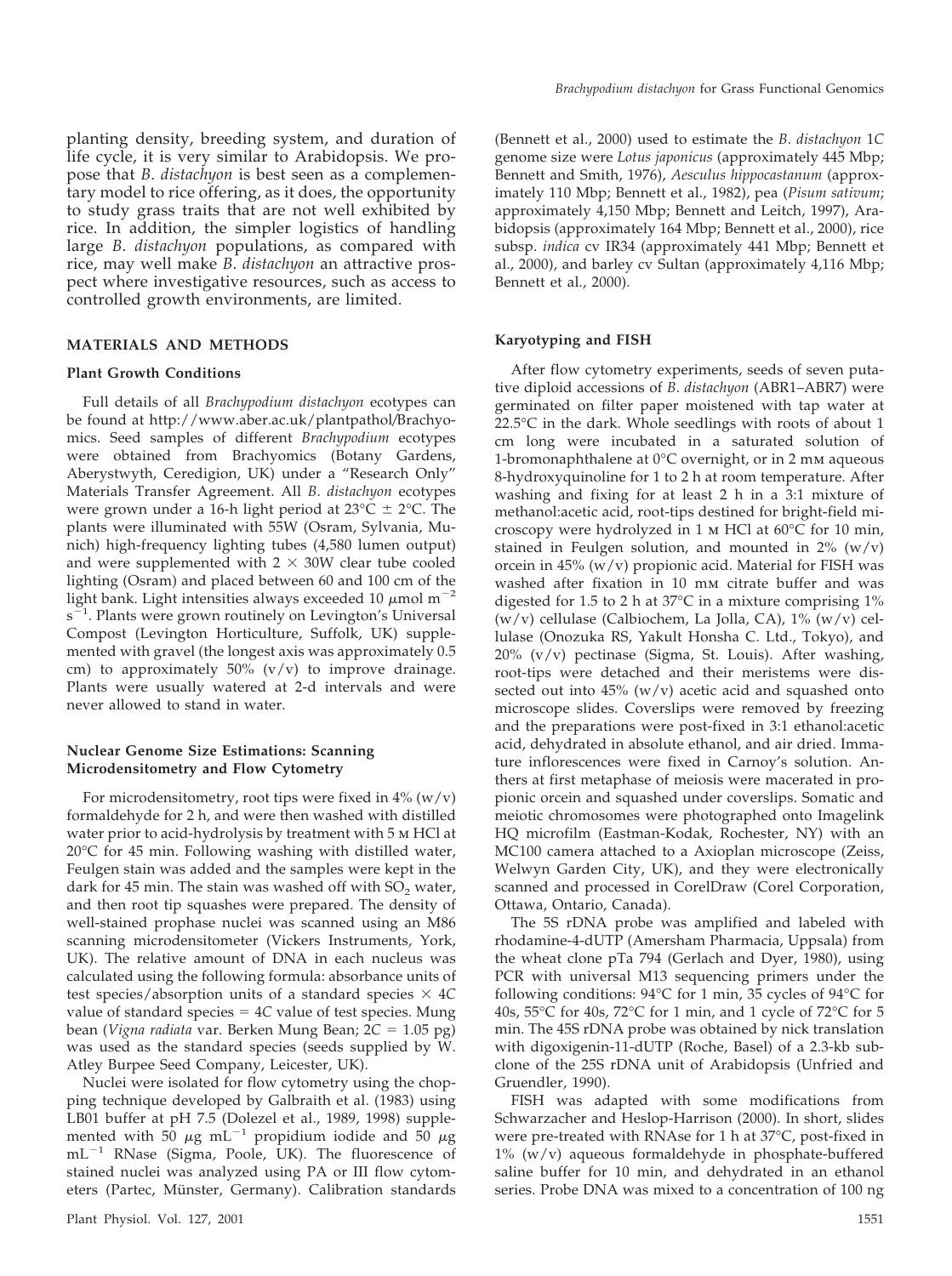#### Draper et al.

slide<sup>-1</sup> with 50% (w/v) deionized formamide, 10% (w/v) Dextran sulfate,  $2 \times$  SSC, and  $1\%$  (w/v) SDS. The probe DNA was allowed to hybridize with the chromosome preparations overnight at 37°C in an Omnislide in situ hybridization system (Thermo Hybaid, Ashford, Kent, UK). Slides were washed stringently in  $20\%$  (w/v) deionized formamide in 0.1% ( $w/v$ ) SSC at 42°C, followed by detection of digoxigenin by fluorescein isothiocyanate-conjugated antidigoxigenin antibodies. The chromosomes were counterstained with 4',6-diamino-phenylindole  $(2 \mu g m L^{-1})$ , mounted in Vectashield (Vector Laboratories, Burlingame, CA), and photographed onto Provia 400 color reversal film (Fuji Photo Film, Tokyo) with an MC100 camera attached to a Axioplan epifluorescence microscope (Zeiss, Jena, Germany). Images were scanned electronically and processed using Micrografx Picture Publisher software.

## **Tissue Culture and Transformation**

All media were as described previously by Bablak et al. (1995) except, when required, maltose was substituted for Suc at a level of 30g  $\rm L^{-1}$ . Immature embryos or callus material was viewed by scanning electron microscopy as described previously (Bablak et al., 1995). Seedlings were germinated and grown as described above, and immature embryos were isolated from sterilized seeds (Bablak et al., 1995) under a dissecting microscope approximately 14 d after anthesis and their size was estimated (when required) using an eye-piece graticule. Approximately 50 embryos were cultured in the dark in a 9-  $\times$  1.5-cm petri dish containing 25 mL of LS 2.5 medium (Bablak et al., 1995). After 4 weeks, the developed calli were detached from the explants and were subcultured onto the same medium. In several experiments, LS 2.5 was substituted with N6 2.5 or SH 2.5 (Bablak et al., 1995). Type II callus (creamy-white, dry, and friable) was constantly selected at each subculture to bulk up tissue for regeneration and transformation studies. Media used for regeneration were MS0; 190–2 (*Lolium* regeneration medium), MWW (Winter wheat regeneration medium), and RM1 (Barley regeneration media; Bablak et al.*,* 1995).

For microprojectile bombardment, 1.0- $\mu$ m gold particles were coated with the plasmid and "fired" using the procedure described in the PDS1000/He biolistic gun instruction manual (Bio-Rad, Hercules, CA). The plasmid used was pACt1GUSHm (McElroy et al., 1991), which contained an Hm-resistance gene (*hgh*) driven by a cauliflower mosaic virus 35S promoter (35S) for transformant selection and a 35S-GUS gene for transient transformation assays. In preliminary transformation experiments, it was discovered that the substitution of Suc with maltose increased the regeneration potential of tissue bombarded with microprojectiles. The bombardment procedure was optimized by selecting conditions that achieved routinely  $>1,000$  GUSpositive regions per target plate when examined by histochemical staining. Approximately 1.0 g fresh weight of embryogenic callus was centered in petri dishes containing LS 2.5 supplemented with 140 g L<sup>-1</sup> maltose and 2.5 g L<sup>-1</sup> of Phytagel and incubated for 2 h. Calli were bombarded

with a single microprojectile firing using a PDS1000 particle acceleration device (Bio-Rad) with a helium pressure of 1,300 psi, under a chamber pressure of 27 mm Hg at a distance of 13 cm below the microprojectile stopping plate. For transient assays, calli were stained for GUS activity (Warner et al., 1993) after 24 to 36 h, and only callus batches that exhibited 1,000 blue GUS spots or more were used for stable transformation experiments. For stable transformation, all target materials were bombarded once with pACt1GUSHm and were then transferred to LS 2.5 (with maltose as a carbon source) for 1 week in the dark at 25°C. Bombarded calli were then transferred to the same medium supplemented with 40 mg  $\text{L}^{-1}$  Hm (Duchefa, Haarlem, The Netherlands). Two weeks later, growing tissue was picked out and transferred to fresh medium containing 40 mg  $L^{-1}$ Hm, a process that was repeated twice at 7 d intervals. Resistant calli were transferred to regeneration medium (LS containing 0.2 mg L<sup>-1</sup> kinetin, 2.5  $\mathrm{g}$  L<sup>-1</sup> Phytagel, and 30 g L<sup>-1</sup> maltose) containing 30 mg L<sup>-1</sup> Hm. After 5 to 7 d, the callus sections containing germinating shoots and viable embryos were transferred onto MS0 medium (Bablak et al., 1995) supplemented with 30 mg  $L^{-1}$  Hm and were placed in the light. When plantlets had reached a size of 3 to 4 cm in height, they were separated gently from any remaining necrotic callus and removed to one-half strength MS0 to enhance root development. The transformation frequency was expressed in terms of average number of transgenic plants derived per gram of tissue. After rooting, plants were transferred to soil as described previously (Bablak et al., 1995).

## **Genomic Analysis of Transgenic** *B. distachyon* **Lines**

Total genomic DNA was isolated from leaves using a modified cetyl-trimethyl-ammonium bromide protocol (Murray and Thompson, 1980) and was quantified after RNase treatment. Plants were screened using PCR amplification of the introduced *hgh* gene. PCR primers (5- CCTGAACTCACCGCGAC-3' and 3'-GCTCATCGAGA-GCCTGC-5) were used to amplify a 516-bp fragment encoding the *hgh* gene, which was analyzed by electrophoresis in  $0.8\%$  (w/v) agarose/ethidium bromide gels. For Southern analysis, *Bam*HI-digested genomic DNA (10  $\mu$ g lane<sup>-1</sup>) was separated on an agarose gel, blotted onto a membrane, and probed with a radioactive probe following a standard protocol (Sambrook et al., 1989). The radioactive probe was prepared by the random primer method (Feinberg and Volgstein, 1983), and consisted of a 1.07-kb *Bam*HI fragment containing the coding sequence of the *hgh* gene.

## **Challenge with Fungal Pathogens**

All fungal infections were performed on batches of 24 *B*. *distachyon* plants with each challenge repeated at least three times on seedlings aged from 3 to 4 weeks postgermination. Diseased cereal plants with confirmed infections of *Blumeria graminis* f. sp. *avenae*, *hordei*, or *triticae* were used to infect *B*. *distachyon* ecotypes by simply shaking the condiophores on the recipient plants. Challenging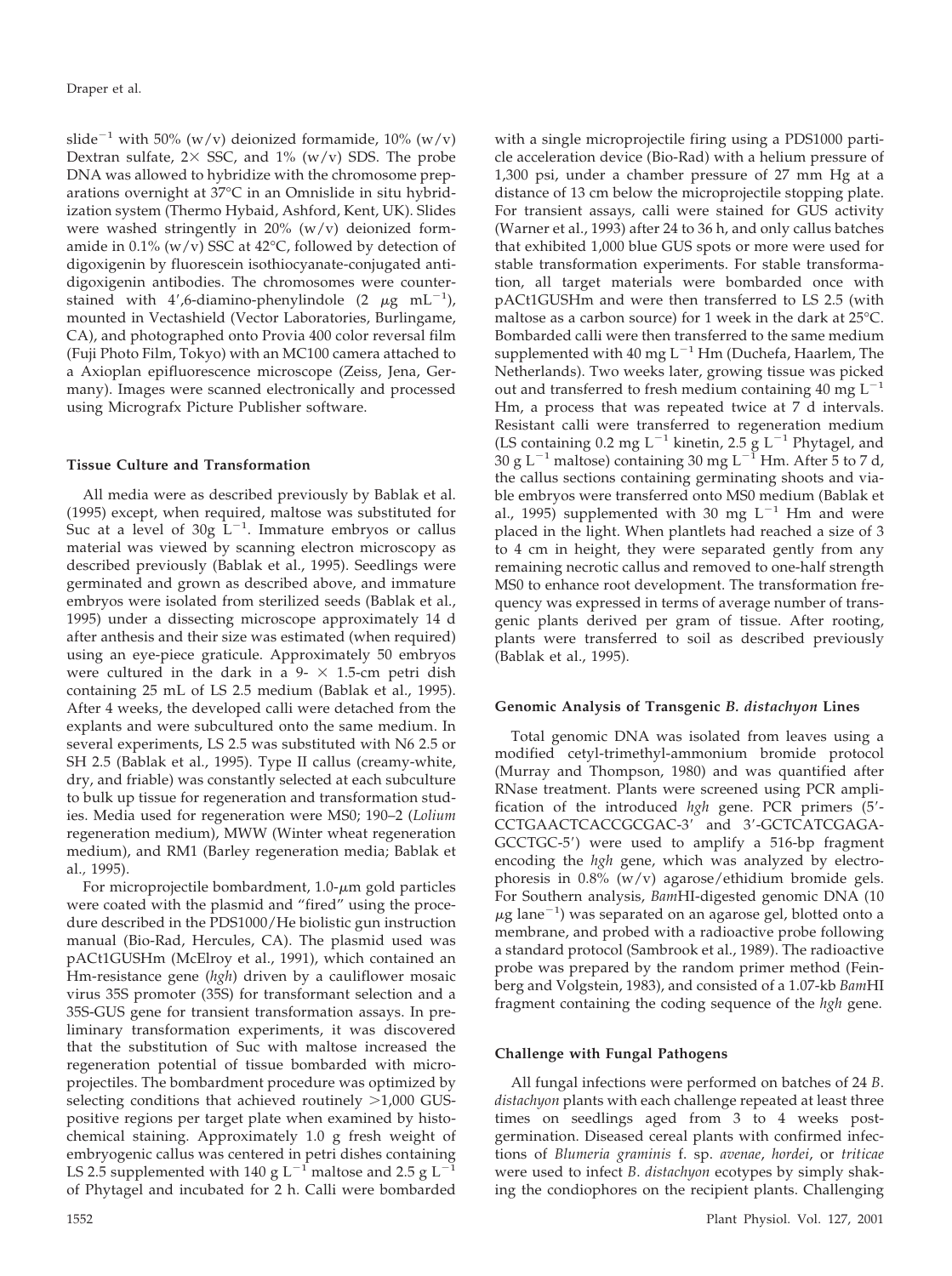with the rust fungal pathogens *Puccinia striformis* f. sp. *hordei* (strains BWR 80-1 and PB 60-7), f. sp. *triticae* (strains WYR 95-6 and IPO 86053; yellow stripe rust), and *Puccinia recondita* f. sp. *hordei* (strains BBR 79-1 and PB60-2-2), f. sp. *triticae* (strains WYRP96-8 and WBRP90-25; brown leaf rust) involved powder spraying a talc/urideospore suspension on to 3- to 4-week-old *B*. *distachyon* seedlings. Plants were then bagged for 24 h in high humidity and were incubated at 10°C, after which the bag was removed and the temperature was increased to 24°C. Symptoms were first observed by 16 to 20 d following challenge. *M*. *grisea* strain Guy-11 was cultured on Potato Dextrose Agar (Sigma) and the spores were harvested into  $0.2\%$  (w/v) gelatin and diluted to  $10^5$  spore mL<sup>-1</sup>. The spore suspension was sprayed onto *B*. *distachyon* 3- to 4-week-old seedlings to run off and the challenged material was bagged for 24 h to maintain a high humidity. Symptoms were first observed 3 to 4 d after spraying.

#### **ACKNOWLEDGMENTS**

We acknowledge the unpublished data in relation to *Brachypodium* genome sizes estimated by scanning densitometry provided by Shi Ying, John Bailey, and Clive Stace (University of Leicester, Leicester, UK). We thank Pilar Catalan (Universidad de Zaragoza, Zaragoza, Spain) for discussions in relation to *Brachypodium* phylogeny, and we thank Nick Talbot (University of Exeter, Exeter UK), Tim Carver (Institute of Grassland and Enviromental Research, Aberystwyth, UK), and Lesley Boyd (John Innes Centre, Norwich Research Park, Norwich, UK) for supplying fungal pathogens and aid in challenging *B*. *distachyon* ecotypes. We thank Derek Fallding for excellent technical assistance with the molecular cytogenetics. Thanks are due also to David Summers, Pat Causton, and Mark Levy who provided the plants used in this research. We acknowledge the preliminary analysis of pathogen interactions in *Brachypodium* provided by Greg Shelley and Joel Smith. Kathryn Bailey and Joel Smith provided assistance with optimization of the transformation conditions and preliminary analysis of transgenic plants. We would also like to thank Danny Thorogood, Ian King, Iain Donnison, Judith Webb, Howard Thomas, and Chris Pollock (Institute of Grassland and Enviromental Research) for their advice and support of the *B*. *distachyon* project.

Received February 23, 2001; returned for revision May 3, 2001; accepted June 1, 2001.

## **LITERATURE CITED**

- **Abbo S, Dunford RP, Foote TN, Reader SM, Flavell RB, Moore G** (1995) Organization of retro-element and stemloop repeat families in the genomes and nuclei of cereals. Chromosome Res **3:** 5–15
- **Aragon-Alcaide L, Miller T, Schwarzacher T, Reader S, Moore G** (1996) A cereal centromeric sequence. Chromosoma **10:** 261–268

**Bablak P, Draper J, Davey MR, Lynch PT** (1995) Plant

regeneration and micropropagation of *Brachypodium distachyon*. Plant Cell Tissue Organ Culture **42:** 97–107

- **Baker B, Zambryski P, Staskawicz B, Dinesh-Kumar SP** (1997) Signaling in plant-microbe interactions. Science **276:** 726–733
- **Bennett MD, Bhandol P, Leitch IJ** (2000) Nuclear DNA amounts in angiosperms and their modern uses: 807 new estimates. Ann Bot **86:** 859–909
- **Bennett MD, Leitch IJ** (1995) Nuclear DNA amounts in angiosperms. Ann Bot **76:** 113–176
- **Bennett MD, Leitch IJ** (1997) Nuclear DNA amounts and genome size in angiosperms: 583 new estimates. Ann Bot **80:** 169–196
- **Bennett MD, Smith JB** (1976) Nuclear DNA amounts in angiosperms. Phil Trans Soc London **B274:** 227–345
- **Bennett MD, Smith JB, Heslop-Harrison JS** (1982) Nuclear DNA amounts in angiosperms. Proc Royal Soc London **B216:** 179–199
- **Bennetzen JL, San Miguel P, Chen M, Tikhonov A, Francki M, Avramova Z** (1998) Grass genomes. Proc Natl Acad Sci USA **95:** 1975–1978
- **Biswas GCG, Chen DF, Elliott MC** (1998) A routine system for generation of transgenic rice (*Oryza sativa* L.) plants by microprojectile bombardment of embryogenic cell clusters. Plant Sci **133:** 203–210
- **Cao J, Duan XL, McElroy D, Wu R** (1992) Regeneration of herbicide resistant transgenic rice plants following microprojectile-mediated transformation of suspensionculture cells. Plant Cell Rep **11:** 586–591
- **Carver TLW, Ingerson-Morris SM, Thomas BJ, Zeyen RJ** (1995) Early interactions during powdery mildew infection. Can J Bot **73:** 632–639
- **Catalan P, Kellogg EA, Olmstead RG** (1997) Phylogeny of Poaceae subfamily Pooideae based on chloroplast *ndhF* gene sequences. Mol Phylogen Evol **8:** 150–166
- **Catalan P, Olmstead RG** (2000) Phylogenetic reconstruction of the genus *Brachypodium* P-Beauv. (Poaceae) from combined sequences of chloroplast *ndhF* gene and nuclear ITS. Plant System Evol **220:** 1–19
- **Catalan P, Shi Y, Armstrong L, Draper J, Stace CA** (1995) Molecular phylogeny of the grass genus *Brachypodium* P-Beauv based on RFLP and RAPD analysis. Bot J Linnean Soc **117:** 263–280
- **Chan MT, Lee TM, Chang HH** (1992) Transformation of Indica rice (*Oryza sativa* L.) mediated by *Agrobacterium tumefaciens*. Plant Cell Physiol **33:** 577–583
- **Chen M, San Miguel P, de Oliveira AC, Woo SS, Zhang H, Wing RA, Bennetzen JL** (1997) Microcolinearity in *sh2*-homologous regions of the maize rice and sorghum genomes. Proc Natl Acad Sci USA **94:** 3431–3435
- **Chory J, Ecker JR, Briggs S, Caboche M, Coruzzi GM, Cook D, Dangl J, Grant S, Guerinot ML, Henikoff S et al.** (2000) National Science Foundation-Sponsored Workshop Report: "The 2010 Project" functional genomics and the virtual plant: a blueprint for understanding how plants are built and how to improve them. Plant Physiol **123:** 423–426
- **Clough SJ, Bent AF** (1998) Floral dip: a simplified method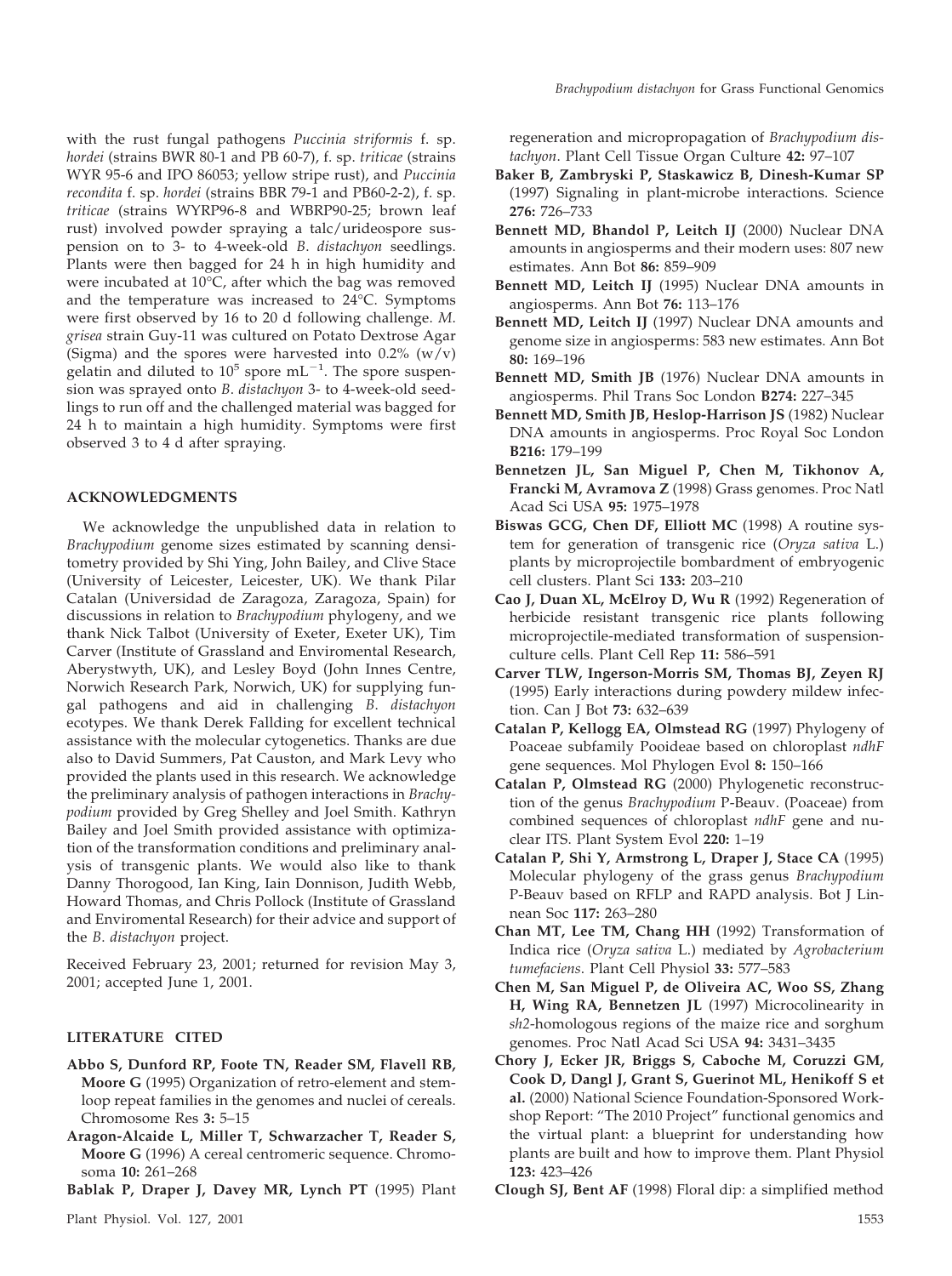Draper et al.

for *Agrobacterium*-mediated transformation of *Arabidopsis thaliana*. Plant J **16:** 735–743

- **Deshpande VG, Ranjekar PK** (1980) Repetitive DNA in three Gramineae species with low DNA content. Hoppe Seylers Z Physiol Chem **361:** 1223–1233
- **Devos KM, Beales J, Nagamura Y, Sasaki T** (1999) *Arabidopsis*-rice: will colinearity allow gene prediction across the eudicot-monocot divide? Genome Res **9:** 825–829
- **Dickson D, Cyranoski D** (2001) Commercial sector scores success with whole rice genome. Nature **409:** 551
- **Dolezel J, Binarova P, Lucretti S** (1989) Analysis of nuclear DNA content in plant cells by flow cytometry. Biol Plant **31:** 113–120
- **Dolezel J, Greilhubers J, Lucretti S, Meister A, Lysak MA, Nardi L, Obermayers R** (1998) Plant Genome size estimates by flow cytometry: inter-laboratory comparison. Ann Bot **82:** 17–26
- **Draper J, Scott R, Armitage P, Walden R** (1988) Plant Genetic Transformation and Gene Expression: A Laboratory Manual. Blackwell Scientific Publications, Oxford
- **Dunwell JM** (2000) Transgenic approaches to crop improvement. J Exp Bot **51:** 487–496
- **Ellis MC** (2000) "Spot-on" SNP genotyping. Genome Res **10:** 895–897
- **Enoki H, Izawa T, Kawahara M, Komatsu M, Koh S, Kyozuka J, Shimamoto K** (1999) *Ac* as a tool for the functional genomics of rice. Plant J **19:** 605–613
- **Feinberg AP, Volgstein B** (1983) A technique for radiolabeling DNA restriction endonuclease fragments to high specific activity. Anal Biochem **132:** 6–13
- **Fiehn O, Kopka J, Dormann P, Altmann T, Trethewey RN, Willmitzer L** (2000) Metabolite profiling for plant functional genomics. Nat Biotechnol **18:** 1157–1161
- **Foote T, Roberts M, Kurata N, Sasaki T, Moore G** (1997) Detailed comparative mapping of cereal chromosome regions corresponding to the Ph1 locus in wheat. Genetics **147:** 801–807
- **Fromm ME, Morrish F, Armstrong C, Williams R, Thomas J, Klein TM** (1990) Inheritance and expression of chimeric genes in the progeny of transgenic maize plants. Bio/Technology **8:** 833–839
- **Galbraith DW, Harkins KR, Maddox JM, Ayres NM, Sharma DP, Firoozabady E** (1983) Rapid flow cytometric analysis of the cell-cycle in intact plant tissues. Science **220:** 1049–1051
- **Gale MD, Devos KM** (1998) Comparative genetics in the grasses. Proc Natl Acad Sci USA **95:** 1971–1974
- **Gerlach WL, Dyer TA** (1980) Sequence organization of the repeating units in the nucleus of wheat which contain 5S rRNA genes. Nucleic Acids Res **8:** 4851–4865
- **Goff SA** (1999) Rice as a model for cereal genomics. Curr Opin Plant Biol **2:** 86–89
- **Gould J, Devey M, Hasegawa O, Ulian EC, Peterson G, Smith RH** (1991) Transformation of *Zea mays* L. using *Agrobacterium tumefaciens* and the shoot apex. Plant Physiol **95:** 426–434
- **Gura T** (2000) Reaping the plant gene harvest. Science **287:** 412–414
- **Hansen G, Wright MS** (1999) Recent advances in the transformation of plants. Trends Plant Sci **4:** 226–231
- **Havukkala IJ** (1996) Cereal genome analysis using rice as a model. Curr Opin Genet Dev **6:** 711–714
- **Izawa T, Ohnishi T, Nakano T, Ishida N, Enoki H, Hashimoto H, Itoh K, Terada R, Wu C, Miyazaki C et al.** (1997) Transposon tagging in rice. Plant Mol Biol **35:** 219–229
- **Keller B, Feuillet C** (2000) Colinearity and gene density in grass genomes. Trends Plant Sci **5:** 246–251
- **Khan MA, Stace CA** (1999) Breeding relationships in the genus *Brachypodium* (Poaceae: Pooideae). Nordic J Bot **19:** 257–269
- **Klein TM, Kornstein L, Sanford JC, Fromm ME** (1989) Genetic transformation of maize by particle bombardment. Plant Physiol **91:** 440–444
- **Lauge R, Goodwin PH, De Wit PJ, Joosten MH** (2000) Specific HR-associated recognition of secreted proteins from *Cladosporium fulvum* occurs in both host and nonhost plants. Plant J **23:** 735–745
- **Li LC, Qu RD, Dekochko A, Fauquet C, Beachy RN** (1993) An improved rice transformation system using the biolistic method. Plant Cell Rep **12:** 250–255
- **McCouch S** (1998) Toward a plant genomics initiative: thoughts on the value of cross-species and cross-genera comparisons in the grasses. Proc Natl Acad Sci USA **95:** 1983–1985
- **McElroy D, Blowers AD, Jenes B, Wu R** (1991) Construction of expression vectors based on the rice actin1 (Act1) 5 region for use in monocot transformation. Mol Gen Genet **231:** 150–160
- **Meinke DW, Cherry JM, Dean C, Rounsley SD, Koornneef M** (1998) *Arabidopsis thaliana*: a model plant for genome analysis. Science **282:** 679–682
- **Meyerowitz E, Sommerville CR** (1994) Arabidopsis. Cold Spring Harbor Laboratory Press, Cold Spring Harbor, NY
- **Mooney PA, Goodwin PB, Dennis ES, Llewellyn DJ** (1991) *Agrobacterium tumefaciens* gene transfer into wheat tissues. Plant Cell Tissue Organ Cult **25:** 209–218
- **Moore G, Gale MD, Kurata N, Flavell RB** (1993) Molecular analysis of small grain cereal genomes: current status and prospects. Bio/Technology **11:** 584–589
- **Murray HG, Thompson WF** (1980) Rapid isolation of high molecular weight plant DNA. Nucleic Acids Res **8:** 4321–4326
- **Potrykus I** (1990) Gene transfer to cereals: an assessment. Bio/Technology **8:** 535–542
- **Pruitt RE, Meyerowitz EM** (1986) Characterization of the genome of *Arabidopsis thaliana*. J Mol Biol **187:** 169–183
- **Redei GP** (1970) *Arabidopsis thaliana* (L) Heynh: a review of the genetics and biology. Biblio Genet **20:** 1–153
- **Sambrook J, Fritsch EF, Maniatis T** (1989) Molecular Cloning: A Laboratory Manual, Ed 2. Cold Spring Harbor Laboratory Press, Cold Spring Harbor, NY
- **Schwarzacher T, Heslop-Harrison JS** (2000) Practical *in situ* hybridization. BIOS, Oxford, pp 90–124
- **Shi Y** (1991) Molecular studies of the evolutionary relationships of *Brachypodium* (Poaceae). PhD thesis, University of Leicester, Leicester, UK
- **Shi Y, Draper J, Stace C** (1993) Ribosomal DNA variation and its phylogenetic implications in the genus *Brachypodium* (Poaceae). Plant Systematics Evol **188:** 125–138